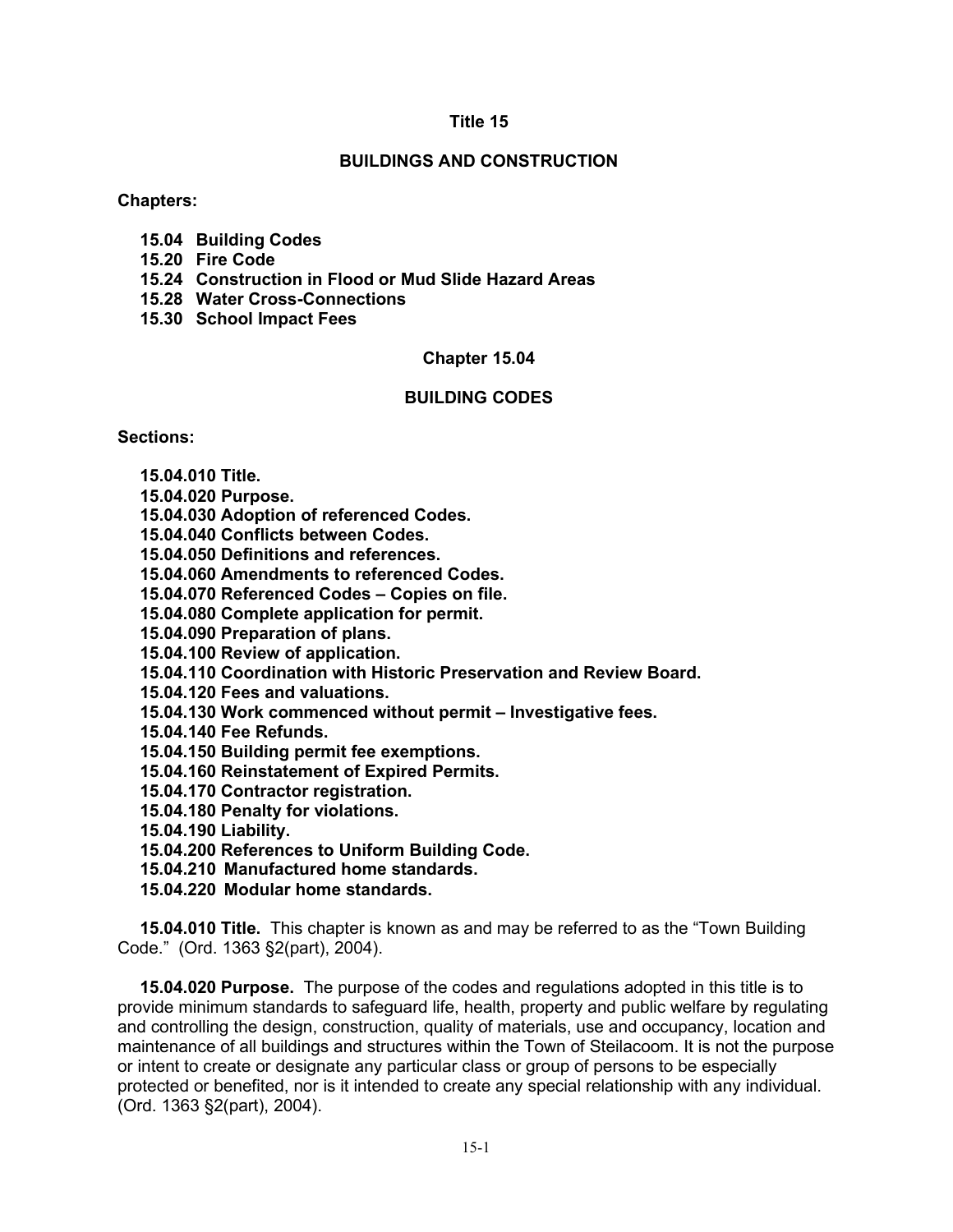**15.04.030 Adoption of Referenced Codes.** The Town of Steilacoom hereby adopts the following codes, as amended by the Washington State Building Code Council pursuant to RCW 19.27.074 for the purpose of establishing rules and regulations for the construction, alteration, removal, demolition, equipment, use and occupancy, location and maintenance of buildings and structures, including permits and penalties:

(a) **The 2018 International Building Code**, (IBC) including Appendix E, ICC/ANSI A117.1- 2009; the 2018 International Existing Building Code; and the International Swimming Pool and Spa Code, published by the International Code Council, Inc., is hereby adopted by reference as adopted and amended by the Washington State Building Code Council in Chapter 51-50 WAC.

(b) **The 2018 International Residential Code** (IRC) including Appendices F, Q and U; except Chapter 11 and Chapters 25 through 43; published by the International Code Council, Inc., is hereby adopted by reference as adopted and amended by the Washington State Building Code Council in Chapter 51-51 WAC.

(c) **The 2018 International Mechanical Code** (IMC), including the 2018 International Fuel Gas Code, 2018 NFPA 58 and 2017 NFPA 54 published by the International Code Council, Inc., is hereby adopted by reference as adopted and amended by the Washington State Building Code Council in Chapter 51-52 WAC.

(d) **The 2018 Uniform Plumbing Code** (UPC), including Appendices A, B, and I, published by the International Association of Plumbing and Mechanical Officials, is hereby adopted by reference as adopted and amended by the Washington State Building Code Council in Chapter 51-56 WAC.

(e) **The 2018 International Energy Conservation Code (Residential)** as adopted and amended by the Washington State Building Code Council in Chapter 51-11R WAC.

(f) **The 2018 International Energy Conservation Code (Commercial)** as adopted and amended by the Washington State Building Code Council in Chapter 51-11C WAC. (Ord. 1634, 2021; Ord. 1546, 2016: Ord. 1497 §1, 2013: Ord. 1474 §1, 2011: Ord. 1461 §1, 2010: Ord. 1363 §2(part), 2004).

**15.04.040 Conflicts between Codes.** In case of conflict among the building code, the mechanical code, the fire code, and the plumbing code, the first named code shall govern over those following. In case of conflicts between other codes and provisions adopted by this chapter, the code or provision that is most restrictive, as determined by the building official, shall apply. (Ord. 1363 §2(part), 2004).

### **15.04.50 Definitions and References**

(a) The term "board of appeals," wherever appearing or referred to in any of the referenced codes, means the Steilacoom Town Council.

(b) The term "building official" wherever appearing or referred to in any of the referenced codes, means the Town Administrator.

(c) The term "code official" wherever appearing or referred to in any of the referenced codes, means the Town Administrator.

(d) The terms "department of building safety" and "department of property maintenance" wherever appearing or referred to in any of the referenced codes, shall mean the Town Department of Community Development.

(e) References to the International Plumbing Code wherever appearing or referred to in any of the referenced codes, shall mean the Uniform Plumbing Code.

(f) References to the ICC Electrical Code wherever appearing or referred to in any of the referenced codes, shall mean the National Electrical Code published by the NFPA and enforced by the Washington State Department of Labor and Industries.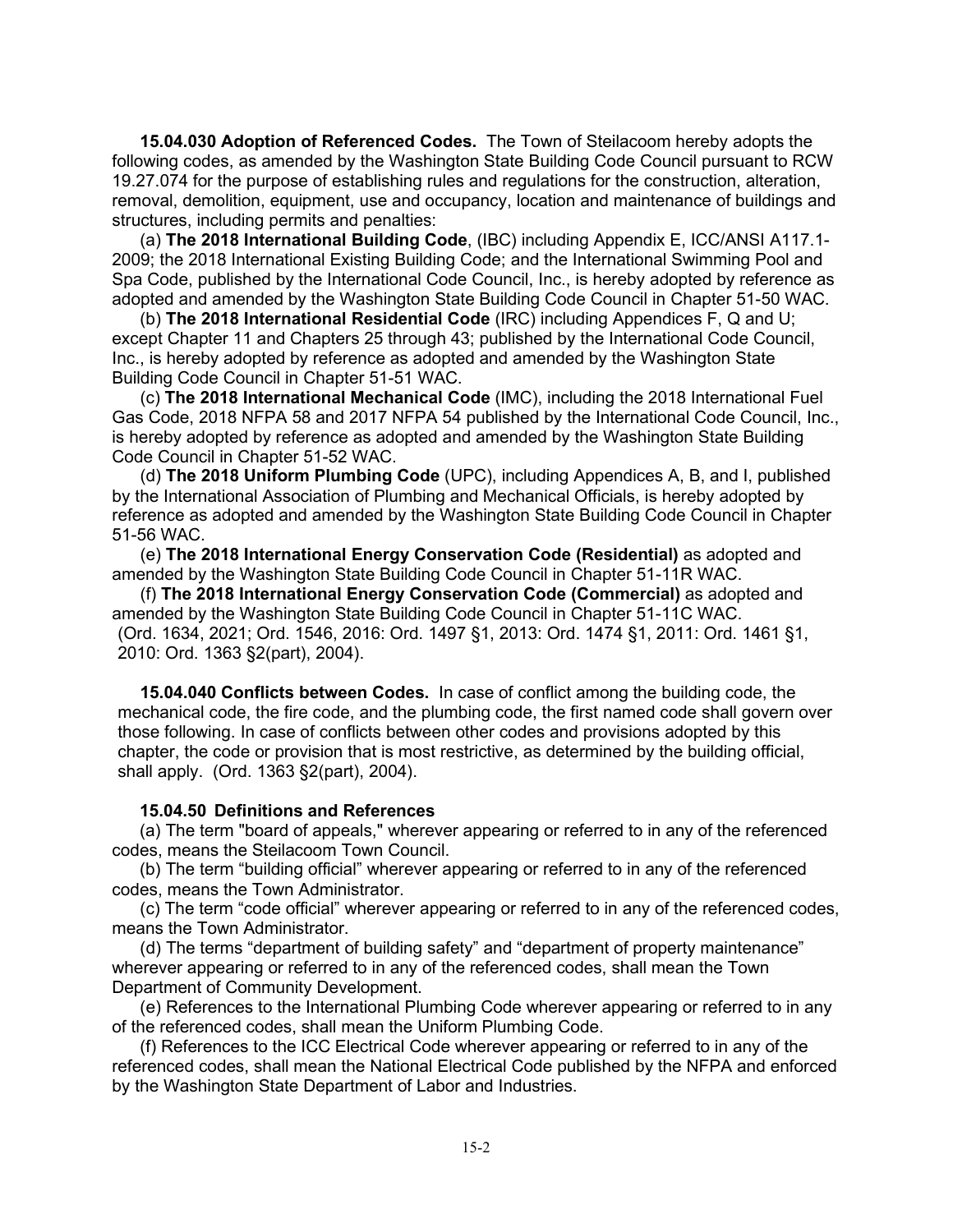(g) References to the International Zoning Code wherever appearing or referred to in any of the referenced codes, shall mean the Zoning Ordinance of the Town of Steilacoom, Title 18 SMC.

(h) The term "manufactured home" means a structure, designed and constructed to be transportable in one or more sections, and is built on a permanent chassis, and designed to be used as a dwelling with or without a permanent foundation when connected to the required utilities that include plumbing, heating, and electrical systems contained therein. The structure must comply with the national mobile home construction and safety standards act of 1974 as adopted by chapter 43.22 RCW if applicable. Manufactured home does not include a modular home. A structure which met the definition of a "manufactured home" at the time of manufacture is still considered to meet this definition notwithstanding that it is no longer transportable. The term "manufactured home" is synonymous with the term "mobile home."

(i) The term "designated manufactured home" means a manufactured home constructed after June 15, 1976, in accordance with state and federal requirements for manufactured homes, and which:

(A) Is comprised of at least two fully enclosed parallel sections each of not less than twelve feet wide by thirty-six feet long;

(B) Was originally constructed with and now has a composition or wood shake or shingle, coated metal, or similar roof of nominal 3:12 pitch; and

(C) Has exterior siding similar in appearance to siding materials commonly used on conventional site-built uniform building code single-family residences.

(j) The term "new manufactured home" means any manufactured home required to be titled under Title 46 RCW, which has not been previously titled to a retail purchaser, and is not a "used mobile home" as defined in RCW 82.45.032(2).

(k) The term "modular home" means a factory-assembled structure designed primarily for use as a dwelling when connected to the required utilities that include plumbing, heating, and electrical systems contained therein, does not contain its own running gear, and must be mounted on a permanent foundation. A modular home does not include a mobile home or manufactured home. (Ord. 1461 §2, 2010: Ord. 1386 §2, 2005: Ord. 1363 §2(part), 2004).

### **15.04.060 Amendments to the Referenced Codes**

(a) Work exempt from permits.

(1) Notwithstanding any provision to the contrary in the Referenced Codes, sidewalks, driveways, platforms and decks not more than 30 inches (762 mm) above grade and not over any basement or story below and not part of an accessible route are exempt from obtaining a permit.

(2) Notwithstanding and provision to the contrary in the Referenced Codes, one-story detached accessory structures, provided the floor area does not exceed 120 square feet (11.15 m<sup>2</sup>) and provided that all required zoning requirements are met are exempt from obtaining a permit. Structures exceeding this floor area require a permit.

(b) Permit refunds. Notwithstanding any provision to the contrary in the Referenced Codes, permit refunds shall be governed by SMC 15.04.140.

(c) Building height. Notwithstanding any provision to the contrary in the Referenced Codes, the maximum height of buildings shall be subject to the requirements of this code and the Zoning Ordinance of the Town of Steilacoom, Title 18 SMC. In the event of a conflict between the requirements, the more restrictive shall govern. (Ord. 1461 §3, 2010: Ord. 1386 §1, 2005: Ord. 1363 §2(part), 2004).

**15.04.070 Referenced Codes – Copies on file.** All referenced codes shall be available for review at the Town of Steilacoom Building Department. (Ord. 1363 §2(part), 2004).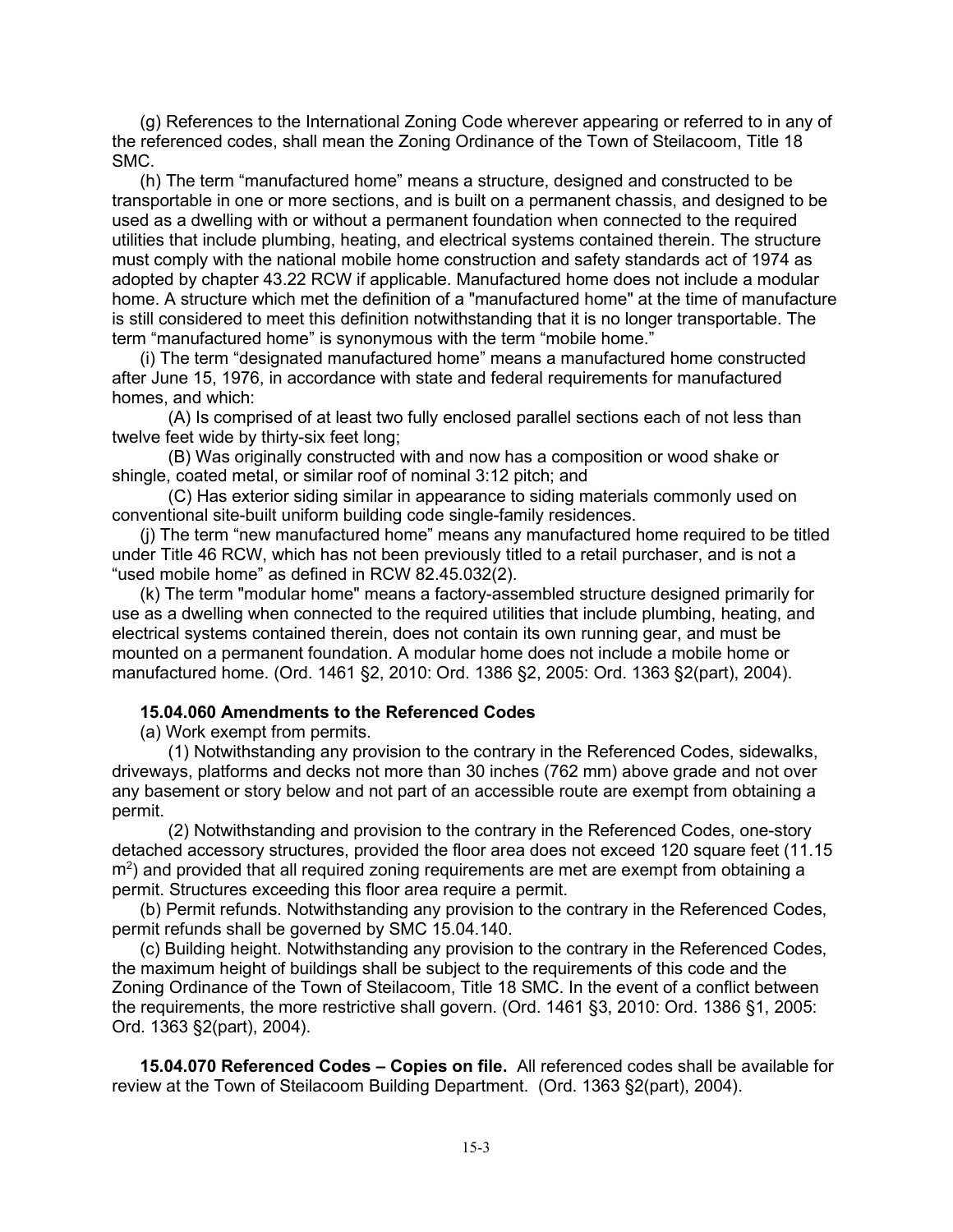#### **15.04.080 Complete application for permit.**

(a) The Town Administrator shall set requirements for a complete application for Town building permits. At a minimum, a complete application shall consist of a completed Town application form and two complete sets of construction documents, including engineering calculations. If applicable to the proposed project, the Town Administrator may require proof of compliance with the Washington State Energy Code, Washington State Ventilation and Indoor Air Quality Code and erosion and sediment control information.

(b) All submitted construction documents must be of sufficient detail to show the entire project. Documents shall not exceed 24 inches by 36 in size.

(c) Documents shall include details on structural integrity, life safety, architectural barriers, the scope of work, any special inspections and protocols, and a deferred submittal schedule, if any. All documents shall demonstrate compliance with all applicable codes. (Ord. 1363 §2(part), 2004).

**15.04.090 Preparation of plans.** Plans for any building or structure containing five or more residential dwelling units or requiring design work including preparing construction contract documents and administering the contract for construction, erection, enlargement, alteration, or repairs of or to a building of any occupancy over (2,000) two thousand square feet of construction shall be prepared under the direction of a Washington State licensed design professional, licensed under the provisions of RCW 18.08, WAC 308-12 or RCW 18.43. (Ord. 1363 §2(part), 2004).

**15.04.100 Review of application**. Each application for a building permit requiring drawings of plans and specifications shall be reviewed by Town staff to ensure that all proposed building or other work will comply with the provisions of this chapter, Chapter 2.14 SMC, Titles 16, 17, and 18 SMC, and other applicable laws and regulations. No building permit shall be issued until the plans have been approved by the building official. (Ord. 1363 §2(part), 2004).

**15.04.110 Coordination with Historic Preservation and Review Board.** Construction within the Historic District, modifications to historic structures, design of commercial buildings and certain other activities requiring building permits require review under Chapter 2.14 SMC. No permit for construction shall be issued until the plans are approved in accordance with Chapter 2.14 SMC, if applicable. The building official shall coordinate with the Historic Preservation and Review Board to assure that submitted plans are in accordance with the Town Building Code and other applicable laws and regulations. (Ord. 1363 §2(part), 2004).

#### **15.04.120 Fees and valuations.**

(a) Permit fees shall be determined by the fee schedule adopted by the Town of Steilacoom by resolution of the Town Council.

(b) The determination of value or valuation under any of the provisions of this code shall be made by the use of the Building Valuation Data Table published by the International Conference of Building Officials Magazine, Building Standards, Current Edition. The town shall not use the regional modifiers. The building official shall assume that construction is of "good" quality unless presented with evidence by the applicant that construction is of "average" quality. The value to be used in computing the building permit and building plan review fees shall be for the total values of all construction work for which the permit is issued, as well as all finished work, painting, roofing, electrical, plumbing, heating, air conditioning, elevators, fire extinguishing systems and any other permanent equipment.

(c) When submittal documents are required by the Town Building Code, a plan review fee shall be paid at the time of submitting the submittal documents for plan review. The plan review fee shall be 65 percent of the building permit fee as set by the town. The plan review fees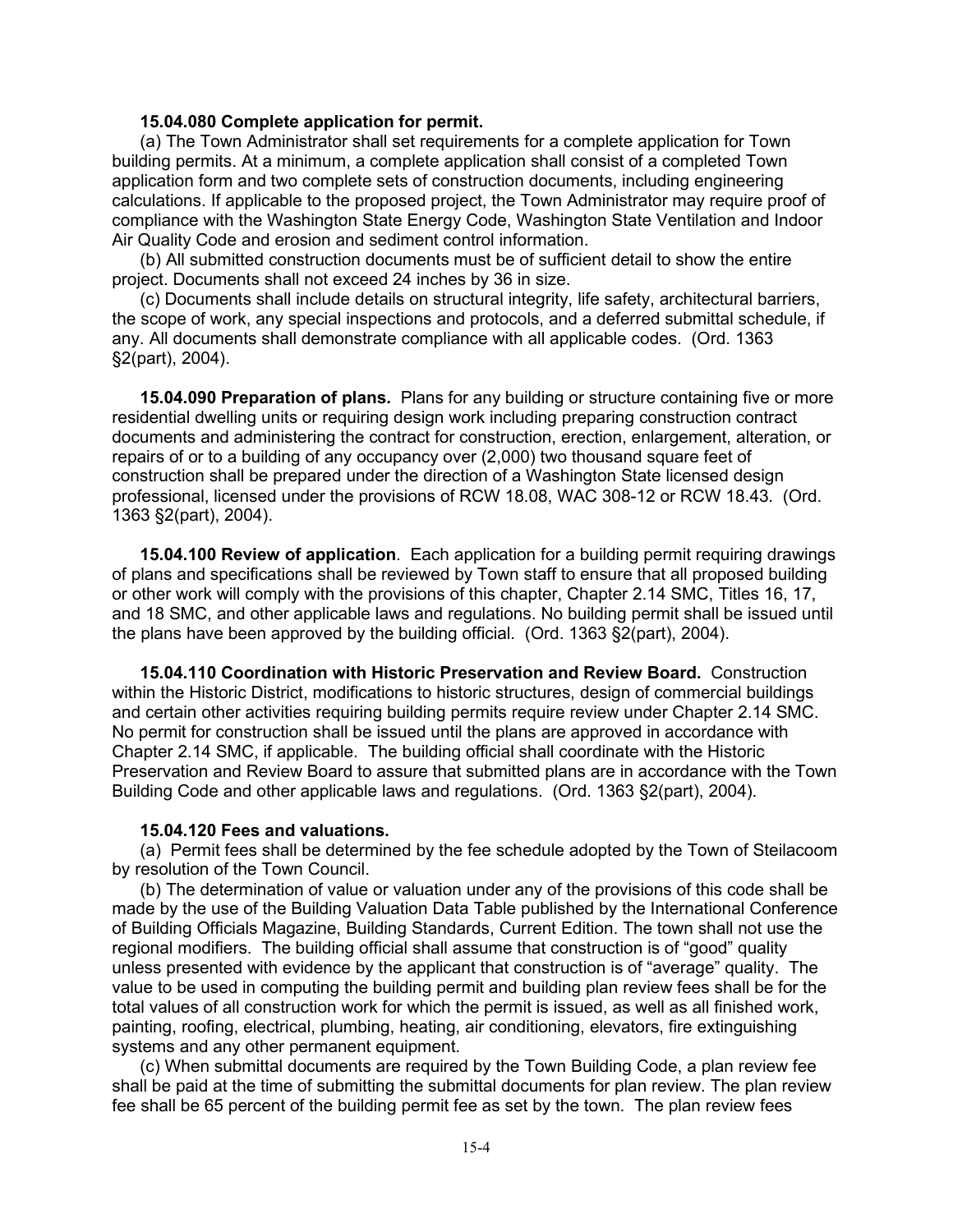specified in this section are separate fees from the permit fees specified in subsection (a), and are in addition to the permit fees.

(d) When submittal documents are incomplete or changed so as to require additional plan review or when the project involves deferred submittal items an additional plan review fee shall be charged at the rate set by the town. (Ord. 1363 §2(part), 2004).

### **15.04.130 Work commenced without permit - Investigation fees.**

(a) The building official shall investigate any work commenced without first obtaining a permit, if the building official reasonably believes that a permit is required. No permit shall be issued until the investigation is complete.

(b) An investigation fee, in addition to the permit fee, shall be collected whether or not a permit is subsequently issued. The investigation fee is equal to the amount of the permit fee required by this code. Payment of the investigative fee does not vest illegal work with any legitimacy, nor does it establish any right to a Town of Steilacoom permit for continued work. The payment of such investigation fee shall not exempt any person from compliance with all other provisions of this code or from any penalty prescribed by law. (Ord. 1363 §2(part), 2004).

## **15.04.140 Fee refunds.**

(a) The building official may authorize the refunding of:

(1) 100% of any fee erroneously paid or collected

(2) Up to 80% of the permit fee paid when no work had been done under a permit issued in accordance with this code.

(3) Up to 80% of the plan review fee paid when an application for a permit for which a plan review fee has been paid is withdrawn or cancelled before any plan review has been performed.

(b) A person requesting a refund shall apply to the building official in writing within 180 days of paying the fee. No refunds shall be allowed if the application is more than 180 days following payment. (Ord. 1363 §2(part), 2004).

# **15.04.150 Building permit fee exemptions.**

(a) Building permit fees for the construction, alteration, and repairs of single-family or duplex dwellings shall be waived when all of the following conditions apply:

(1) The residential structure is intended for low-income families.

(2) The construction of the structure involves some volunteer labor.

 (3) The structure is being constructed by an organization classified as a 501-C non-profit organization by the Internal Revenue Service. (Ord. 1363 §2(part), 2004).

**15.04.160 Reinstatement of expired permits.** If a permit expires under the terms of the referenced codes, it may be reinstated upon payment of one-half the original permit fee for the value of the remainder of the work to finish the original permit. A person requesting reinstatement shall apply to the building official in writing within two years of the date of permit expiration. If more than two years have elapsed from the date of expiration, the applicant must apply for a new permit. (Ord. 1363 §2(part), 2004).

**15.04.170 Contractor registration.** No permit shall be issued for work which is to be done by any contractor required to be registered under Chapter 18.27 RCW without verification that such contractor is currently registered as required by law. All contractors shall have a Town business license as required under Chapter 5.04 SMC. (Ord. 1363 §2(part), 2004).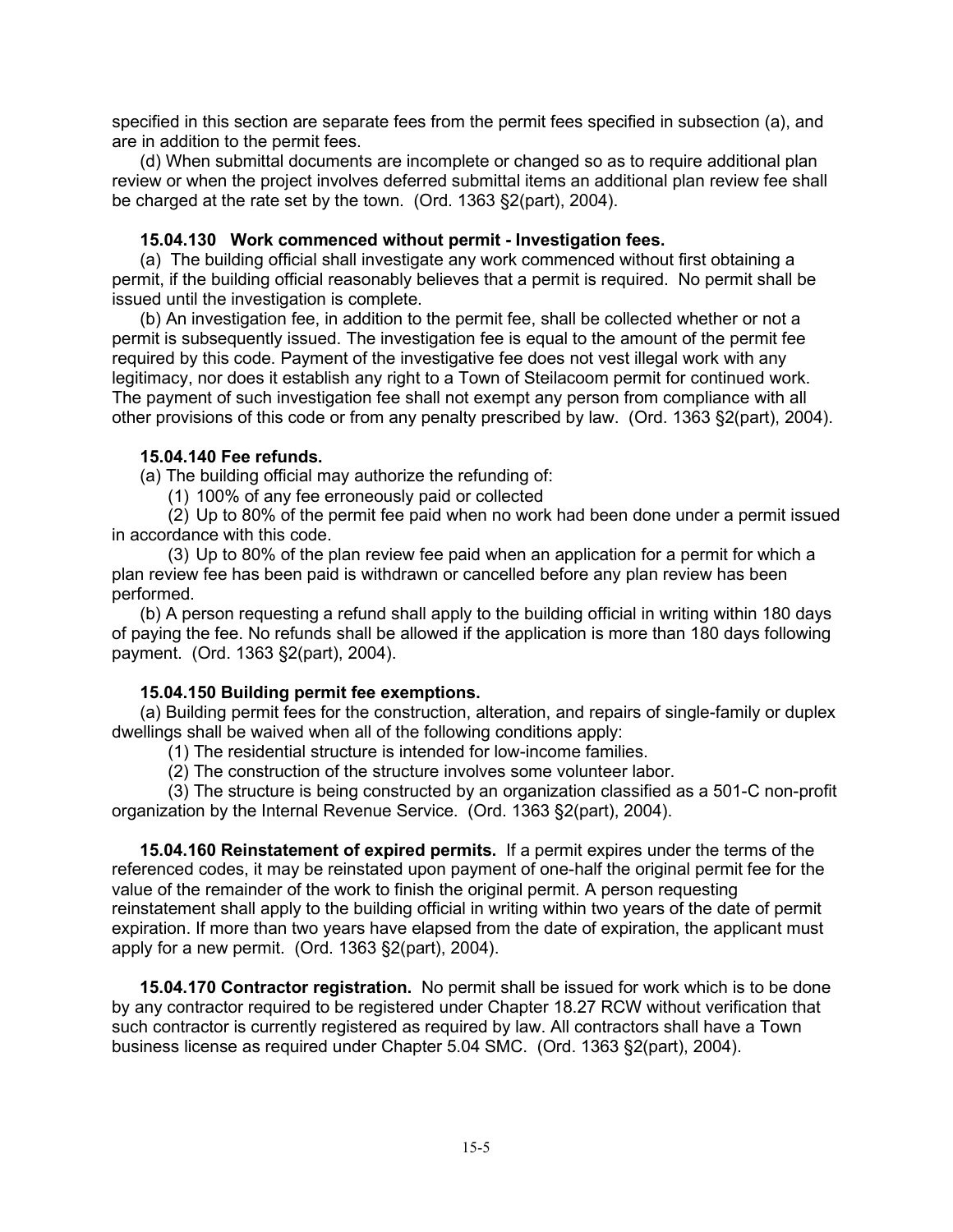**15.04.180 Penalty for Violations.** A person who fails to comply with the requirements of the Town Building Code, or who fails to comply with a stop work order issued under the Town Building Code shall be subject to a civil penalty. Enforcement action for violations of the Town Building Code shall be governed by the provisions of Chapter 14.32 SMC. (Ord. 1543 §9, 2016: Ord. 1386 §3, 2005: Ord. 1363 §2(part), 2004).

**15.04.190 Liability.** The express intent of the Town of Steilacoom is that the responsibility for compliance with the provisions of this chapter shall rest with the permit applicant and their agents. (Ord. 1363 §2(part), 2004).

**15.04.200 References to the Uniform Building Code.** All references to the Uniform Building Code in any other Town ordinance shall be construed to mean the current Town Building Code. (Ord. 1363 §2(part), 2004).

### **15.04.210 Manufactured Home Standards.**

(a) A building permit is required to place a manufactured home on a residential lot.

(b) All manufactured homes placed on residential lots after June 30, 2005 shall meet all the following standards:

(1) The manufactured home shall be a new manufactured home.

(2) The manufactured home shall be set upon a permanent foundation, as specified by the manufacturer.

(3) The space between the ground and the bottom of the manufactured home shall be enclosed by concrete or an approved concrete product. The enclosure may be either load bearing or decorative.

(4) The manufactured home shall comply with any local design standards applicable to all other homes within the neighborhood in which the manufactured home is to be located.

(5) The manufactured home shall be thermally equivalent to the state energy code.

(6) The manufactured home shall otherwise meet the requirements for a designated manufactured home under RCW 35.63.160 and SMC 15.04.050.

(c) This section does not override any legally recorded covenants or deed restrictions of record.

(d) This section does not affect the authority of the Washington State Department of Labor and Industries over manufactured homes contained in Chapter 43.22 RCW. (Ord. 1386 §4, 2005).

**15.04.220 Modular Home Standards**. Modular homes shall meet the requirements of the Town Building Code and shall comply with any local design standards applicable to all other homes within the neighborhood in which the modular home is to be located. (Ord. 1386 §5, 2005).

### **Chapter 15.20**

### **FIRE CODE**

#### **Sections:**

**15.20.010 Adoption of Fire Code. 15.20.020 Enforcement. 15.20.030 Definitions. 15.20.050 Amendments to the Fire Code. 15.20.060 Appeals.**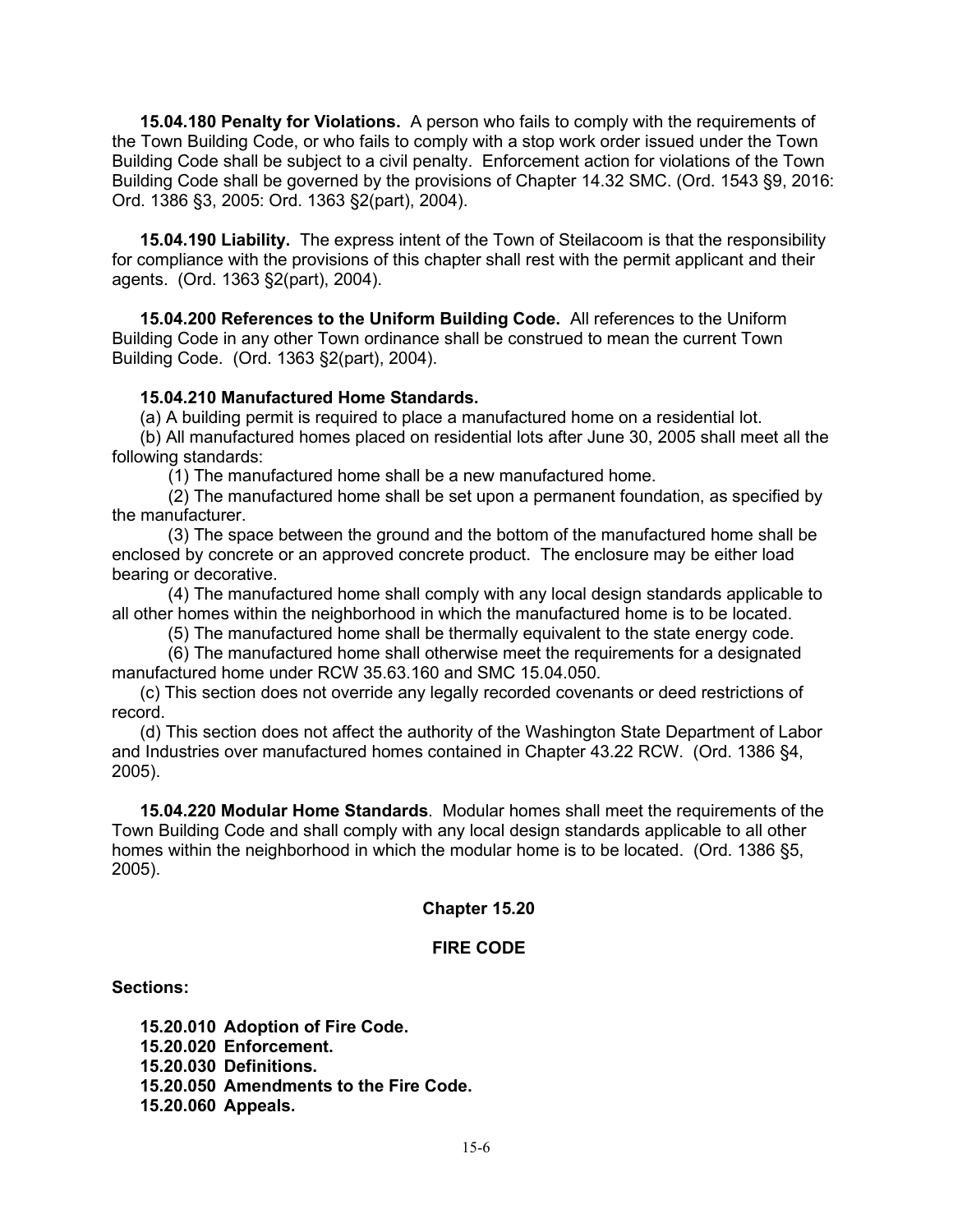- **15.20.070 New materials, processes or occupancies.**
- **15.20.075 Fireworks—Definitions.**
- **15.20.076 Fireworks—General provisions.**
- **15.20.077 Fireworks—Permits.**
- **15.20.078 Fireworks—Penalties.**
- **15.20.080 Fire Code--Penalties for violation.**
- **15.20.090 Issuance of citations.**
- **15.20.100 Bail schedule.**
- **15.20.110 Permits--Purpose and definitions.**
- **15.20.120 Permits—Enumerated.**
- **15.20.130 Services and Fees.**
- **15.20.135 Inspection enforcement.**
- **15.20.140 Fire sprinklers required in certain residential occupancies.**

**15.20.010 Adoption of Fire Code**. The 2018 edition of the International Fire Code, published by the International Code Council, Inc., is hereby adopted by reference as adopted and amended by the Washington State Building Code Council in Chapter 51-54A WAC. (Ord. 1634, 2021; Ord. 1547, 2016: Ord. 1464 §1, 2010: Ord. 1436 , 2008: Ord. 1362 §1(part), 2004).

### **15.20.020 Enforcement.**

(a) The Fire Code, as adopted and amended herein, shall be enforced by Fire Prevention personnel of the West Pierce Fire and Rescue and by the Pierce County Fire Marshal depending upon the service being performed.

(b) A Fire Marshal shall be contracted for to enforce prevention provisions of the Fire Code, and shall inspect buildings and premises, including other such hazards or appliances designated by the Town. The Fire Marshal will ascertain and cause to be corrected conditions which would reasonably tend to cause or contribute to fire, or any violation of the purpose or provisions of this code and any other law or standard affecting fire safety.

(c) Any occupancy, including residential, which is subject to a business or occupation license by the Town of Steilacoom shall be subject to inspection under the authority of Section 104.3 of the Fire Code. Any process or hazard identified by fire prevention personnel shall be subject to review prior to permit issuance under the provisions of Section 105 of the Fire Code. (Ord. 1615, 2019: Ord. 1362 §1(part), 2004).

### **15.20.030 Definitions.**

(a) Wherever the word "jurisdiction" is used in the Fire Code, it refers to the Town of Steilacoom.

(b) The code official referred to in all portions of the Fire Code shall be given the title of "Fire Marshal" for the Town of Steilacoom.

(c) All terminology not defined in this chapter shall be defined as stated in the Fire Code. (Ord. 1362 §1(part), 2004).

**15.20.050 Amendments to the Fire Code.** The Fire Code is amended by SMC 15.20.060 through 15.20.130. (Ord. 1362 §1(part), 2004).

**15.20.060 Appeals**. Whenever an application is disapproved or permit is denied, or when it is claimed that provisions of the Fire Code do not apply or the true intent and meaning of the code have been misconstrued or wrongfully interpreted, the applicant may appeal the decision to a board of appeals within thirty (30) days from the date of the denial. (Ord. 1362 §1(part), 2004).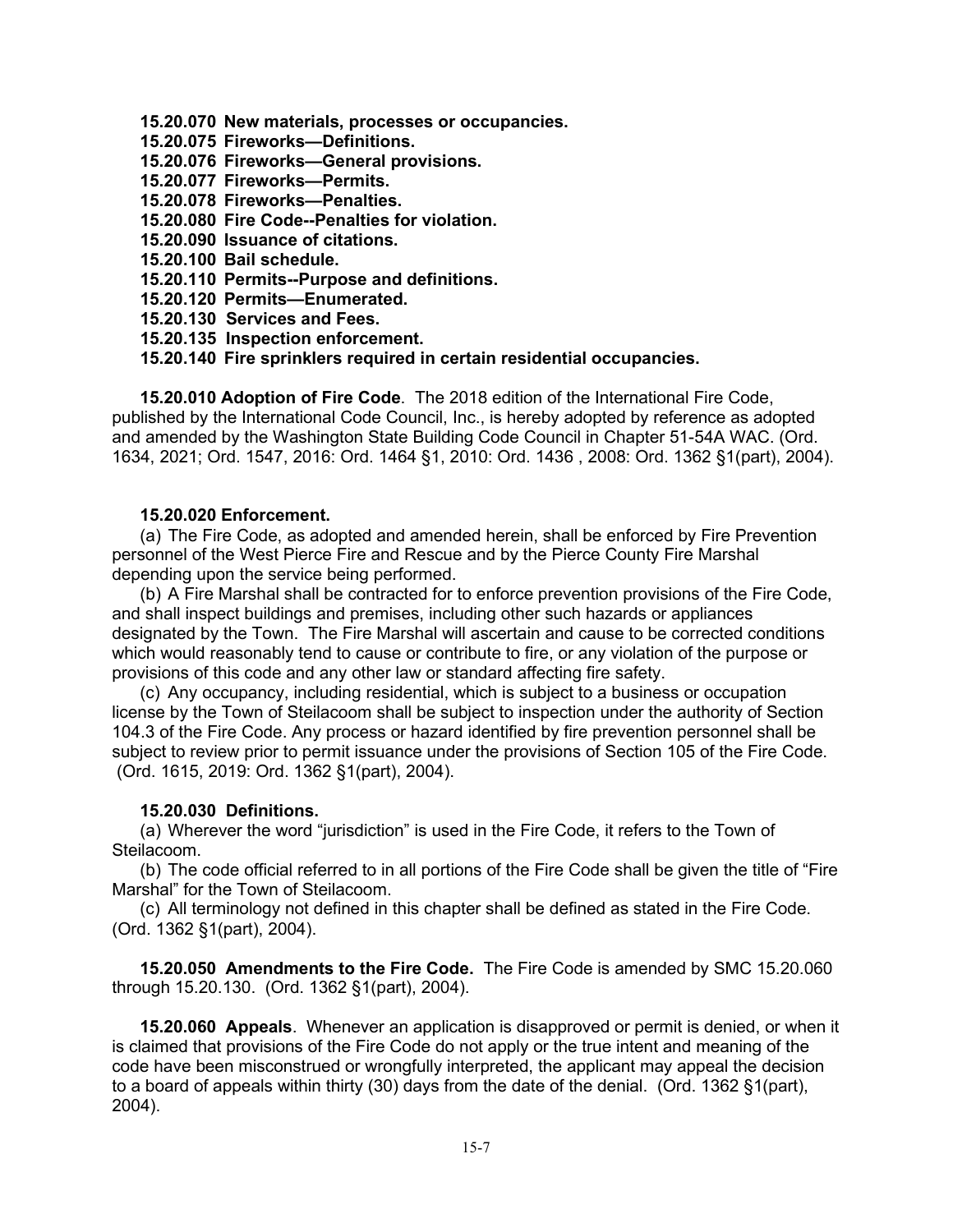**15.20.070 New materials, processes or occupancies .** The town administrator, the director of public safety and the fire marshal shall act as a committee to determine and specify, after giving affected persons an opportunity to be heard, any new materials, processes or occupancies for which permits are required in addition to those now enumerated in the Fire Code. The fire marshal shall post such list in a conspicuous place at the Town of Steilacoom's Public Safety Building and distribute copies thereof to interested persons. (Ord. 1615, 2019: Ord. 1362 §1(part), 2004).

### **15.20.075 Fireworks—Definitions.**

(A) "Fireworks" means any composition or device, in a finished state, containing any combustible or explosive substance for the purpose of producing a visible or audible effect by combustion, explosion, deflagration, or detonation, and classified as common or special fireworks by the United States Bureau of Explosives or contained in the regulations of the United States Department of Transportation and designated as U.N. 0335 1.3G or U.N. 0336 1.4G as of April 17, 1995.

(B) "Special fireworks" means any fireworks designed primarily for exhibition display by producing visible or audible effects and classified as such by the United States Bureau of Explosives or in the regulations of the United States Department of Transportation and designated as U.N. 0335 1.3G as of April 17, 1995.

(C) "Common fireworks" means any fireworks which are designed primarily for retail sale to the public during prescribed dates and which produce visual or audible effects through combustion and are classified as common fireworks by the United States Bureau of Explosives or in the regulations of the United States Department of Transportation and designated as U.N. 0336 1.4G as of April 17, 1995.

(D) "Special effects" means any combination of chemical elements or chemical compounds capable of burning independently of the oxygen of the atmosphere, and designed and intended to produce an audible, visual, mechanical, or thermal effect as an integral part of a motion picture, radio, television, theatrical, or opera production, or live entertainment.

(E) "Public display of fireworks" means an entertainment feature where the general public is admitted or permitted to view the display or discharge of special fireworks. (Ord. 1456 §1(part), 2009).

### **15.20.076 Fireworks—General Provisions.**

(A) Sale, Possession, Use and Discharge of Fireworks Unlawful. It is unlawful for any person to sell, possess, use, transfer, discharge, ignite or explode any fireworks, including but not limited to common and special fireworks, within the Town of Steilacoom; provided, that this prohibition shall not apply to the following activities, when authorized by a state license and Town permit:

(1) Duly authorized public displays as provided herein; and

(2) Duly authorized use by religious or private organizations or persons of common fireworks and such audible ground devices as firecrackers, salutes, and chasers if:

(a) Purchased from a licensed manufacturer, importer, or wholesaler; and,

(b) For use on prescribed dates and locations; and,

(c) For religious purposes.

(B) Exceptions. The sale, possession, or use of the following are exempted from this chapter:

(1) "Trick and novelty devices" as defined by WAC 212-17-030; and

(2) Special effects (which may be regulated by the Uniform Fire Code).

(Ord. 1456 §1(part), 2009).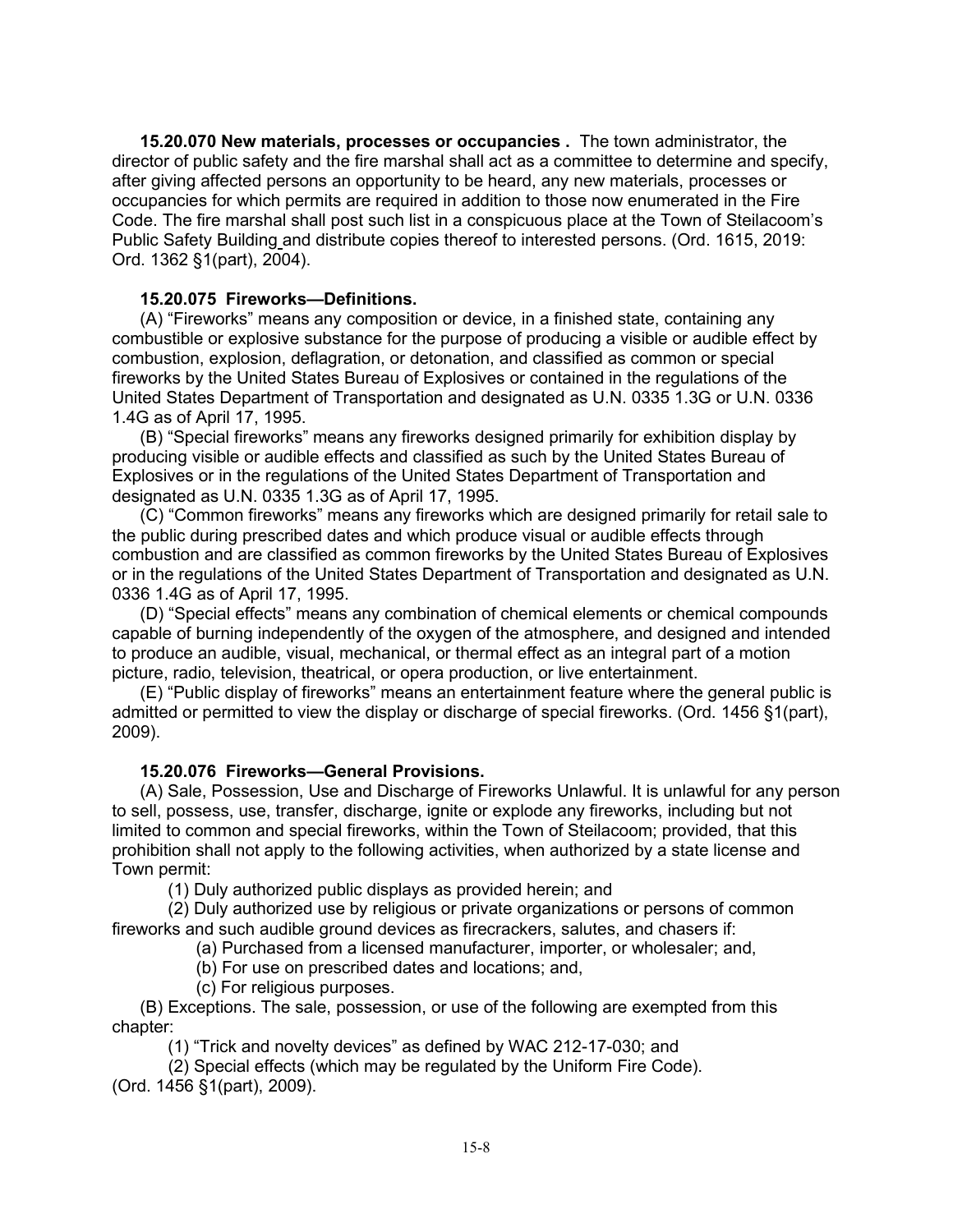#### **15.20.077 Fireworks—Permits.**

(A) Applications for Permits. Applications for a permit as required by SMC [15.20.076](http://www.mrsc.org/mc/shoreline/Shoreline09/Shoreline0915.html#9.15.020) shall be made to the Town of Steilacoom's Community Development Department a minimum of 30 days in advance of the scheduled event or activity.

(B) Authority of Local Fire Official. All permit applications shall be reviewed and inspected by the local fire official. The local fire official may impose reasonable requirements on the permits consistent with WAC Title 212 (Rules of the State Fire Marshall Relating to Fireworks). The local fire official may revoke any fireworks permit(s) for failure to correct a violation of rules or conditions.

(C) Application Fees. Consistent with RCW 70.77.311(2)(d), no fee may be charged for these permits.

(D) Nontransferability. Each permit issued pursuant to this chapter shall be valid for the specific authorized event only, shall be used only by the designated permittee and shall be nontransferable. Any transfer or unauthorized use of a permit is a violation of this chapter and shall void the permit granted. (Ord. 1456 §1(part), 2009).

#### **15.20.078 Fireworks—Penalties.**

(A) Sale or Use of Common Fireworks. The sale, use, transfer, discharge, ignition or otherwise causing to explode of common fireworks in violation of the requirements of this chapter shall be a civil violation. Each occurrence shall be a separate violation hereof. A person found to be in violation of this chapter shall be guilty of a Class I Civil Violation and subject to a civil penalty of \$500.00 per occurrence (See SMC 9.04.090(2))

(B) Possession. Any common fireworks held in violation of this chapter shall be subject to confiscation. A person found to be in possession of common fireworks in violation of this chapter shall be guilty of a Class II Civil Violation and subject to a civil penalty of \$250.00 per occurrence (See SMC 9.04.090(2)). (Ord. 1456 §1(part), 2009).

#### **15.20.080 Fire Code--Penalties for violation.**

(a) Any person, firm, corporation or association who violates any of the provisions of the Fire Code as adopted and amended herein or fails to comply therewith, or who violates or fails to comply with any order made thereunder, or who builds in violation of any detailed statement of specifications or plans submitted and approved thereunder, or any certificate or permit issued thereunder, and from which no appeal has been taken, or who fails to comply with such an order as affirmed or modified by the board of appeals or by a court of competent jurisdiction, within the required time, shall severally for each and every such violation and noncompliance, respectively, be guilty of a misdemeanor, punishable by a fine of not less than \$75.00 nor more than \$500.00 or by imprisonment for not less than one (1) day nor more than 90 days or by both such fine and imprisonment. The imposition of one penalty for any violation shall not excuse the violation or permit it to continue; and all such persons shall be required to correct or remedy such violations or defects within a reasonable time; and when not otherwise specified, each ten days that prohibited conditions are maintained shall constitute a separate offense.

(b) The application of the above penalty shall not be held to prevent the enforced removal of prohibited conditions. (Ord. 1362 §1(part), 2004).

**15.20.090 Issuance of citations by designated officers and employees.** Officers and employees of the town of Steilacoom who have the discretionary duty to enforce a statute or ordinance may, pursuant to RCW 48.48 and subject to the provisions hereof, arrest a person without a warrant whenever any such officer or employee has reasonable cause to believe that the person to be arrested has committed a misdemeanor in the officer's or employee's presence which he or she has the discretionary duty to enforce, and to issue a notice to appear and to release such person on the person's written promise to appear in court. Officers and employees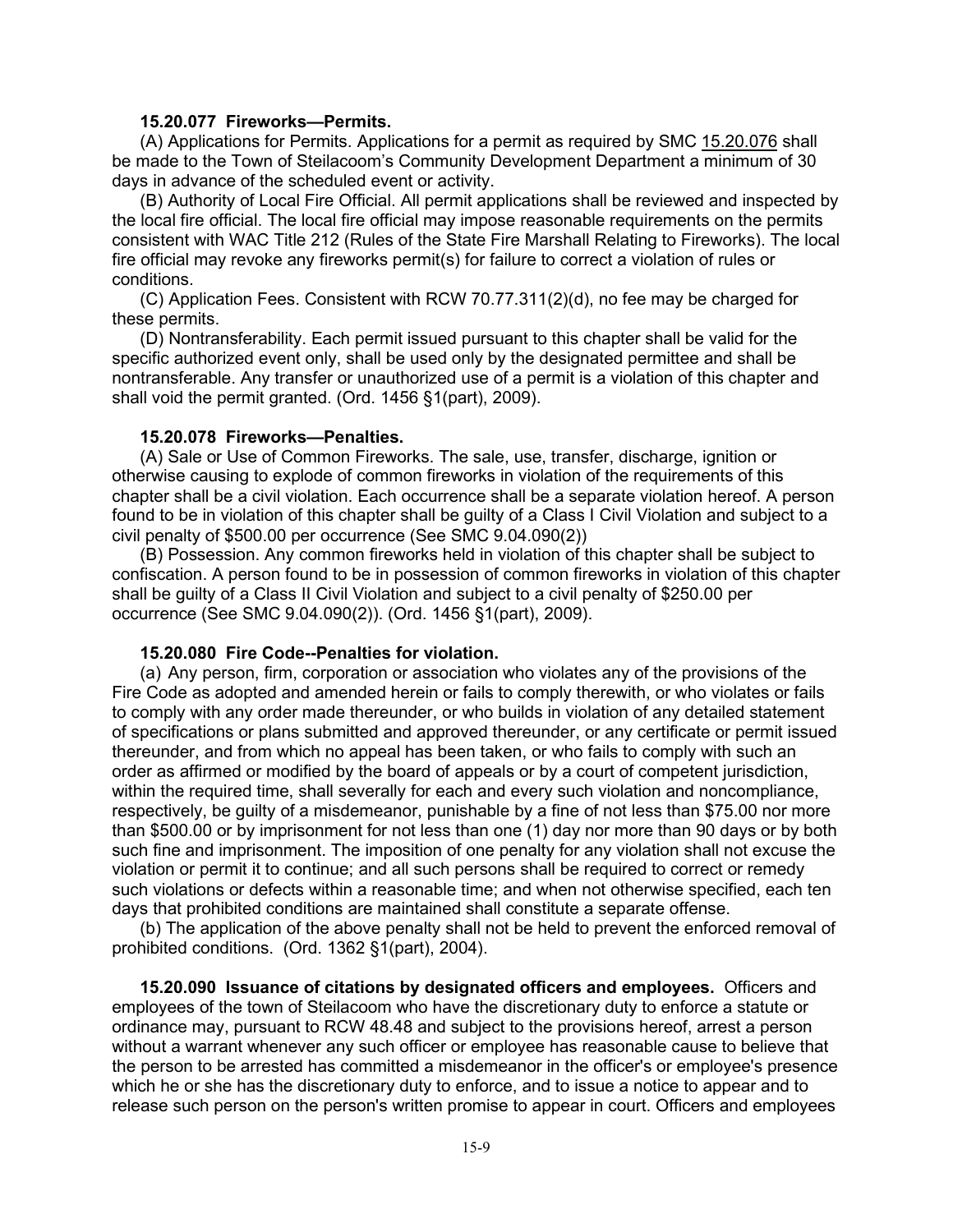shall not be allowed by their superior to exercise the arrest and citation authority herein conferred, unless such officer or employee is within a classification of town officers and employees designated by ordinance of the town council to exercise such arrest and citation authority as to specified misdemeanor violations. The town administrator, through the department of public safety shall establish and cause to be administered a special enforcement training program designed to instruct each officer or employee who will exercise such arrest and citation authority, regarding the provisions of the statutes and ordinances to be enforced, the evidentiary prerequisites to proper prosecution for violations thereof, the appropriate procedures for making arrests or otherwise prudently exercising such arrest and citation authority, and the legal and practical ramifications and limitations attendant thereto. Any such officers or employees shall be appropriately instructed to deposit executed citations or notices within Steilacoom department of public safety for filing with the court after review for legal sufficiency. (Ord. 1362 §1(part), 2004).

**15.20.100 Bail schedule.** The bail schedule shall be set by resolution of the town council. (Ord. 1362 §1(part), 2004).

## **15.20.110 Permits--Purpose and definitions.**

(a) The purpose of this chapter is to establish fire code permits as defined in the Fire Code as adopted by this chapter, and to establish specific services performed by fire prevention personnel of either the Pierce County Fire Marshal or the Pierce County Fire Marshal under contract with the Town of Steilacoom.

(b) Permits as defined by Section 105 of the Fire Code shall be operational or construction related and shall be for a prescribed period or until renewed or revoked.

(c) There are no fire code permit fees. (Ord. 1615, 2019: Ord. 1362 §1(part), 2004).

**15.20.120 Permits--Enumerated.** The following Fire Code permits shall be obtained from Fire Prevention personnel of West Pierce Fire and Rescue or the Pierce County Fire Marshal prior to engaging in the listed activities, operations, practices or functions.

(a) Operational permits:

(1) Aerosol products. Manufacture, store or handle aggregate quantity of Level 2 or 3 aerosol products over 500 pounds net weight.

(2) Amusement buildings.

(3) Aviation Facilities. Use of Group H or S occupancy for aircraft servicing or repair or aircraft fuel-servicing vehicles. Additional permits required for hot work, hazardous materials and flammable or combustible finishes.

(4) Carnivals and fairs. Including parades and parade floats.

(5) Battery systems. Stationary lead-acid battery systems having a liquid capacity more than 50 gallons.

(6) Cellulose nitrate film. Store, handle or use of cellulose nitrate film in a Group A occupancy.

(7) Combustible dust-producing operations. Operation of a grain elevator, flour mill, feed mill, or plant pulverizing aluminum, coal, cocoa, magnesium, spices or sugar, or other operations producing combustible dusts.

(8) Combustible fibers. Store or handle combustible fibers in quantities greater than 100 cubic feet, except agricultural storage.

(9) Compressed gases. Store, use or handle at normal temperature and pressure compressed gases in excess of permit amounts in Fire Code.

(10) Covered mall buildings. Retail fixtures, displays, concession equipment, displays of combustible goods, liquid- or gas-powered equipment, or use of open-flame or flame-producing equipment in a mall.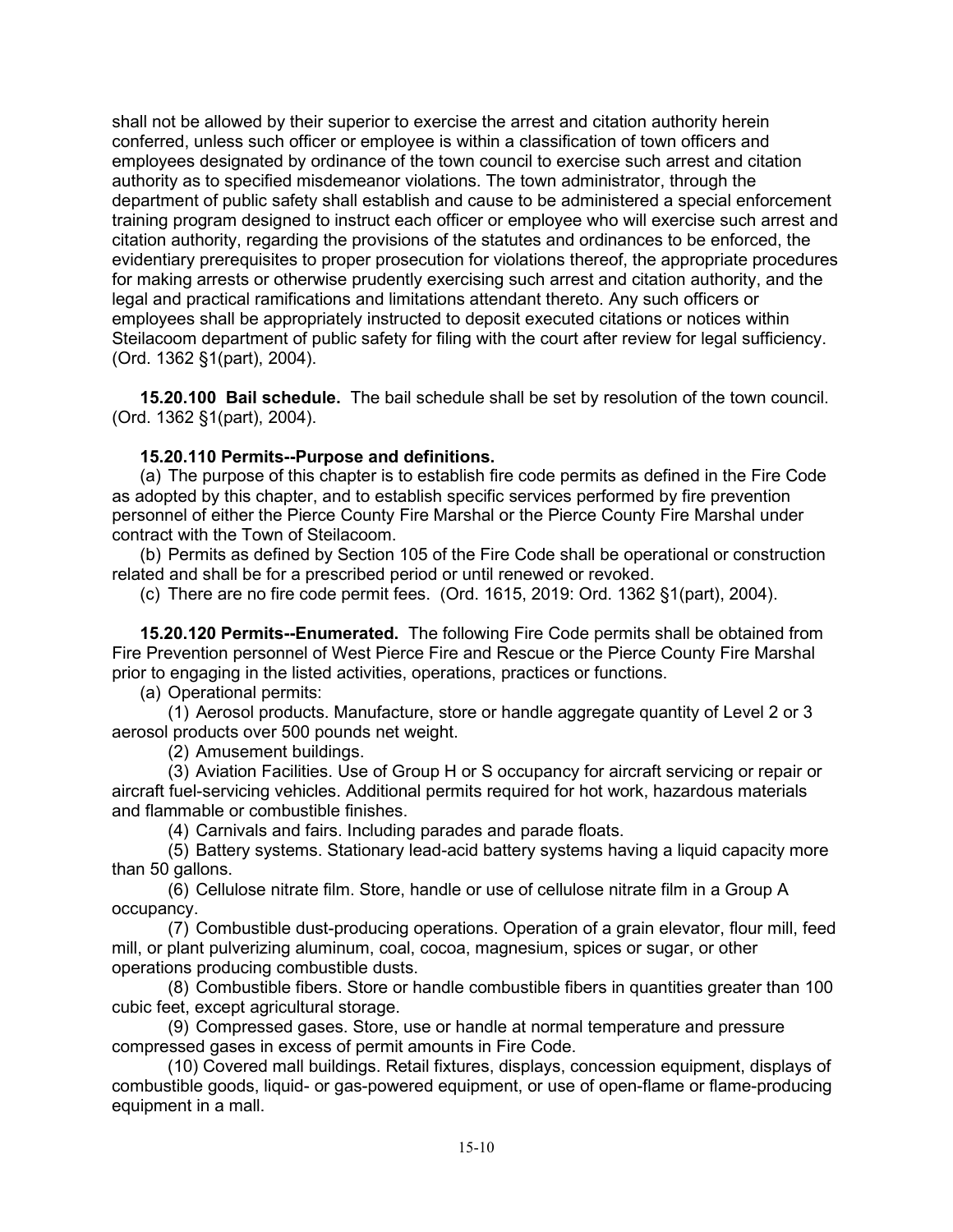(11) Cryogenic fluids. Produce, store, transport on site, use, handle or dispense cryogenic fluids in excess of permit amounts in Fire Code, except for vehicles equipped to use cryogenic fluids as fuel, or for refrigerating their load.

(12) Cutting and welding.

(13) Dry cleaning plants.

(14) Exhibits and trade shows.

(15) Explosives. Manufacture, store, handle, sell or use any explosive, explosive material, fireworks or pyrotechnic special effects.

(16) Fire hydrants and valves. Use or operate fire hydrants or valves, except water utility work and fire department use.

(17) Flammable and combustible liquids.

(i) Use or operate a pipeline within facilities of flammable or combustible liquids, except piping systems or DOT-regulated off-site transportation pipelines.

(ii) Store, handle or use Class I liquids in excess of 5 gallons in a building or 10 gallons outside of a building, with exceptions:

(A) Except in a fuel tank of a vehicle, boat, or aircraft unless such storage would cause an unsafe condition in the opinion of the Code Official.

(B) Except when paints, oils, varnishes or similar flammable mixtures are stored for maintenance, painting or similar purposes for a period of not more than 30 days.

(iii) Store, handle or use Class II or IIIA liquids in excess of 25 gallons in a building or 60 gallons outside a building, except for fuel oil used with oil-burning equipment.

(iv) Remove Class I or II liquids from an underground storage tank used for fueling motor vehicles by any means other than the approved, stationary on-site pumps normally used for dispensing.

(v) Operate tank vehicles, equipment, plants, refineries, distilleries or similar facilities where flammable and combustible liquids are produced, processed, transported, stored, dispensed or used.

(vi) Place temporarily out of service, more than 90 days, an underground, protected aboveground or aboveground flammable or combustible liquid tank.

(vii) Change the type of contents stored in a flammable or combustible liquid tank to a material which poses a greater hazard than that for which the tank was designed and constructed.

(viii) Manufacture, process, blend or refine flammable or combustible liquids.

(ix) Engage in the dispensing of liquid fuels into the fuel tanks of motor vehicles at commercial, industrial, governmental or manufacturing establishments.

(x) Utilize a site for the dispensing of liquid fuels from tank vehicles into the fuel tanks of motor vehicles at commercial, industrial, governmental or manufacturing establishments.

(18) Floor finishing. Operations exceeding 350 square feet using Class I or Class II liquids.

(19) Fruit and crop ripening. Operations using ethylene gas.

(20) Fumigation and thermal insecticidal fogging. Operate a business of fumigation or thermal insecticidal fogging, and maintain a room, chamber or vault in which a toxic or flammable fumigant is used.

(21) Hazardous materials. Store, transport on site, dispense, use or handle hazardous materials in excess of permit amounts listed in Table 105.6.21 of Fire Code.

(22) Hazardous production materials. Store, handle or use HPM.

(23) High-piled storage. Use a building or portion thereof as high-piled storage in an area exceeding 500 square feet.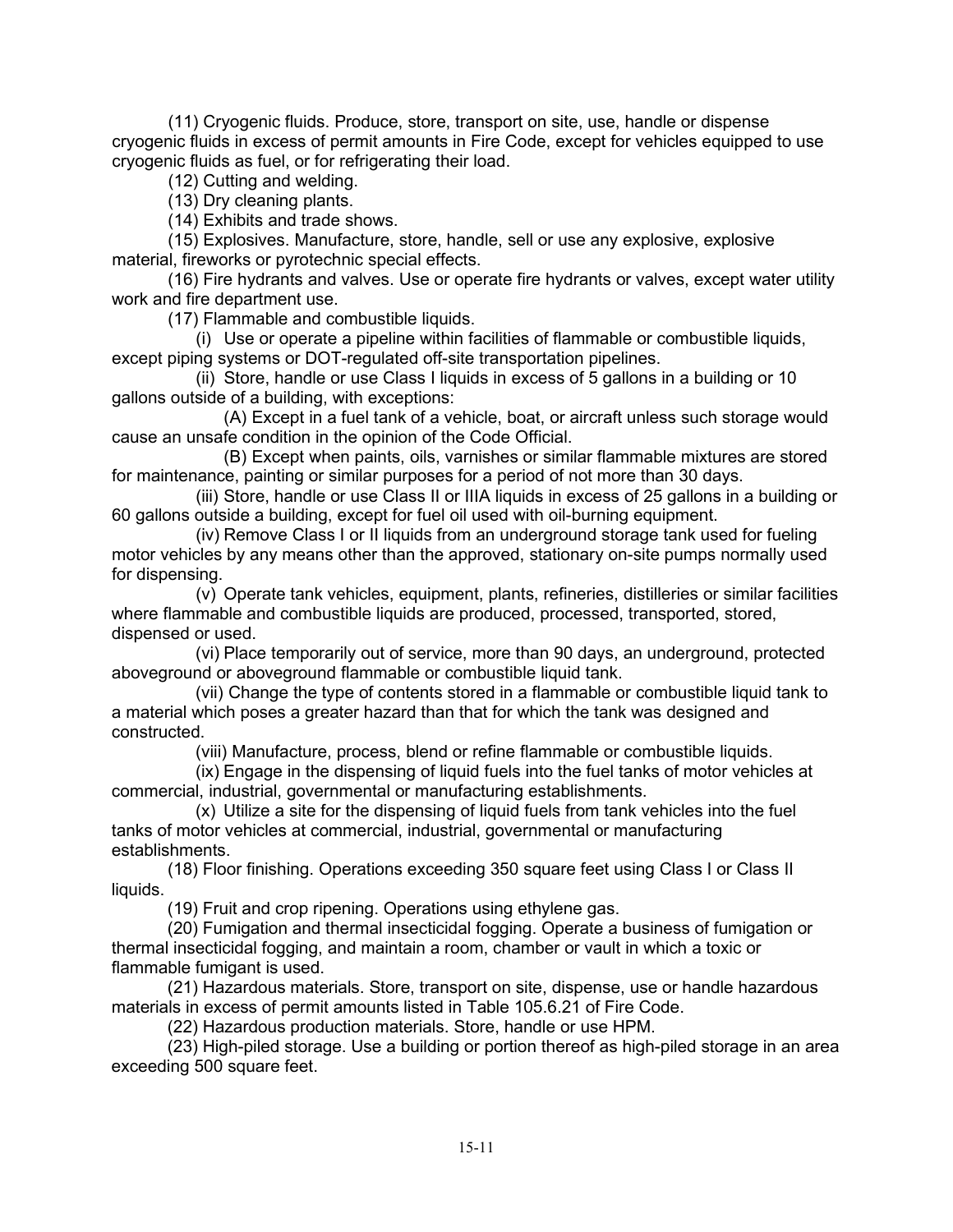(24) Hot work operations. Including public exhibitions and demonstrations, use of hot work equipment inside a structure, except work conducted under a construction permit. Also includes roof work with open flame, and fixed site equipment such as a welding booth.

(25) Industrial ovens. Operate commercial industrial oven.

(26) Lumberyards and woodworking plants. Store or process lumber exceeding 100,000 board feet.

(27) Liquid- or gas-fueled vehicles or equipment in assembly buildings.

(28) Liquid petroleum gas. Store or use LP gas, or operate cargo tankers transporting LP gas.

(29) Magnesium. Melt, cast, heat treat or grind more than 10 pounds.

(30) Miscellaneous combustible storage. Store in any building or upon any premises in excess of 2,500 cubic feet gross volume of empty packing cases, boxes, barrels or similar containers, rubber tires, rubber, cork or similar combustible material.

(31) Open burning. Except recreational fires, defined as an outdoor fire of no more than 3 feet in diameter and 2 feet or less in height, for pleasure, religious, ceremonial, cooking, warmth or similar purposes.

(32) Open flames and torches. Use open-flame torch device to remove paint.

(33) Open flames and candles. Use open flames or candles in assembly areas, dining areas of restaurants or drinking establishments.

(34) Organic coatings. Any organic-coating manufacturing operation producing more than 1 gallon per day or organic coating.

(35) Places of assembly.

(36) Private fire hydrants. Remove from service, use or operate, except by private industry personnel or private fire departments.

(37) Pyrotechnic special effects material. Use or handle.

(38) Pyroxylin plastics. Store or handle more than 25 pounds or any assembly or manufacture of articles involving pyroxylin plastics.

(39) Refrigeration equipment. Operate mechanical refrigeration unit or system.

(40) Repair garages and motor-fuel dispensing facilities. Including marine.

(41) Rooftop heliports.

(42) Spraying or dipping. Utilize flammable or combustible liquids or apply combustible powders in a spraying or dipping operation.

(43) Storage of scrap tires and byproducts. Store over 2,500 cubic feet total volume of scrap tires and tire byproducts, or any indoor storage of same.

(44) Temporary membrane structures, tents and canopies. Operate an air-supported membrane structure or a tent with an area over 200 square feet, or a canopy over 400 square feet, except:

(i) Tents used exclusively for recreational camping.

(ii)Fabric canopies open on all sides which have a maximum size of 700 square feet, or aggregate of multiple canopies with 12-foot fire breaks not over 700 square feet, and a minimum 12-foot fire clearance to any other tents or structures.

(45) Tire rebuilding plants.

(46) Waste handling.

(47) Wood products. Store chips, hogged material, lumber or plywood in excess of 200 cubic feet.

(b) Construction permits:

(1) Automatic fire-extinguishing systems. Install or modify, except maintenance performed in accordance to code.

(2) Compressed gases. Install, repair, abandon, remove, place temporarily out of service, close or substantially modify a compressed gas system, except:

(i) Routine maintenance.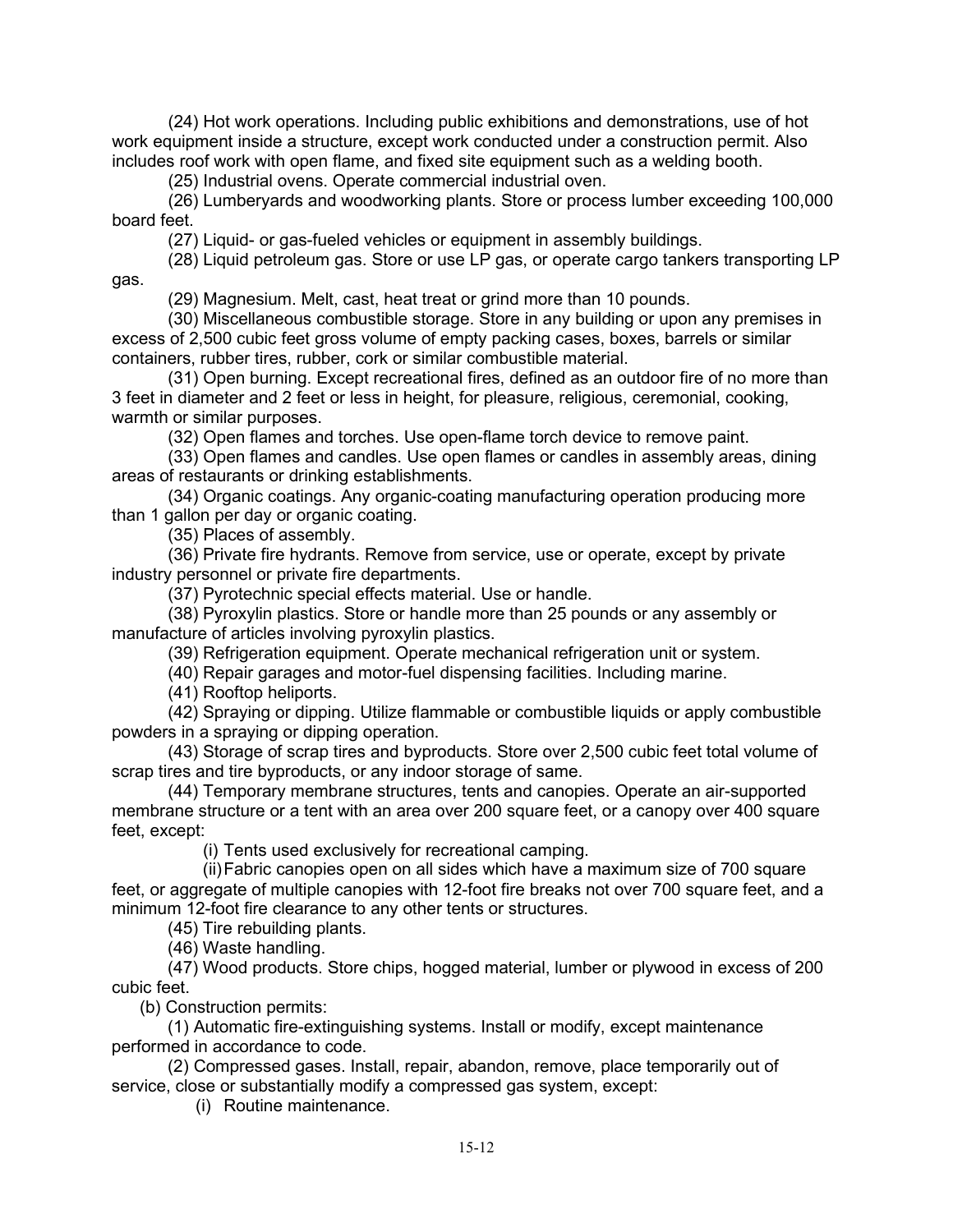(ii) Emergency repair work under emergency basis, with permit application within 2 working days.

Permit to close storage, use or handling facilities shall be applied for a minimum of 30 days prior to termination date.

(3) Fire alarm and detection systems. Install or modify a fire alarm and detection system and related equipment, except routine maintenance.

(4) Fire pumps and related equipment. Install or modify fire pumps and related fuel tanks, jockey pumps, controllers and generators, except routine maintenance.

(5) Flammable and combustible liquids. A construction permit is required to:

(i) Repair or modify a pipeline for transportation of flammable or combustible liquids.

(ii) Install, construct or alter tank vehicles, equipment, tanks, plants, terminals, fuel dispensing stations, distilleries and similar facilities which produce, process, dispense, store, transport or use flammable or combustible liquids.

(iii) Install, alter, remove, abandon or otherwise dispose of a tank storing flammable or combustible liquids.

(6) Hazardous materials. Install, repair, abandon, remove, place temporarily out of service, close or substantially modify a storage facility or other hazardous material area when amounts exceed those listed in Table 105.6.21 of Fire Code, except:

(i) Routine maintenance.

(iii) Emergency repair work under emergency basis, with permit application within 2 working days.

(7) Industrial ovens. Install industrial ovens, except:

(i) Routine maintenance.

(ii) Emergency repair work under emergency basis, with permit application within 2 working days.

(8) LP-gas systems. Install or modify.

(9) Private fire hydrants. Install or modify.

(10) Spraying or dipping. Install or modify.

(11) Standpipe systems. Install, modify or remove from service, except routine maintenance.

(12) Temporary membrane structures, tents and canopies. Erect an air-supported temporary membrane structure or a tent over 200 square feet, or canopy over 400 square feet, with exceptions listed above in paragraph 15.20.150 (a)(44). (Ord. 1615, 2019: Ord. 1362 §1(part), 2004).

**15.20.130 Services and fees.** The Pierce County Fire Marshal is authorized to perform the following services upon payment of the authorized fee.

(a) Advisory and Outdoor Burn Site Inspections. Upon request, conduct an advisory inspection to determine the future needs of a building, and/or perform a site inspection to evaluate potential outdoor burns, and shall provide a written report.

(b) Federal or State Mandated Inspection. Upon request, conduct Fire Code inspections to fulfill a federal or state mandate, and shall provide a written report.

(c) Copies of Fire Investigation Reports. Upon request, West Pierce Fire and Rescue will provide copies of fire investigation reports, miscellaneous fire or EMS reports and copies of transcribed taped interviews. Such reports will be subject to review and clearance prior to release as provided by law. (d) Plan Review and Inspections. Review all plans for the construction of residential occupancy buildings which include a fire sprinkler system and plans for the construction of all non-residential occupancy buildings. Inspect the installation of all fire sprinkler systems.

(e) Routine Non-residential Occupancy Inspections. Conduct routine fire code inspections on a semi-annual basis, or as required, or requested by the property owner of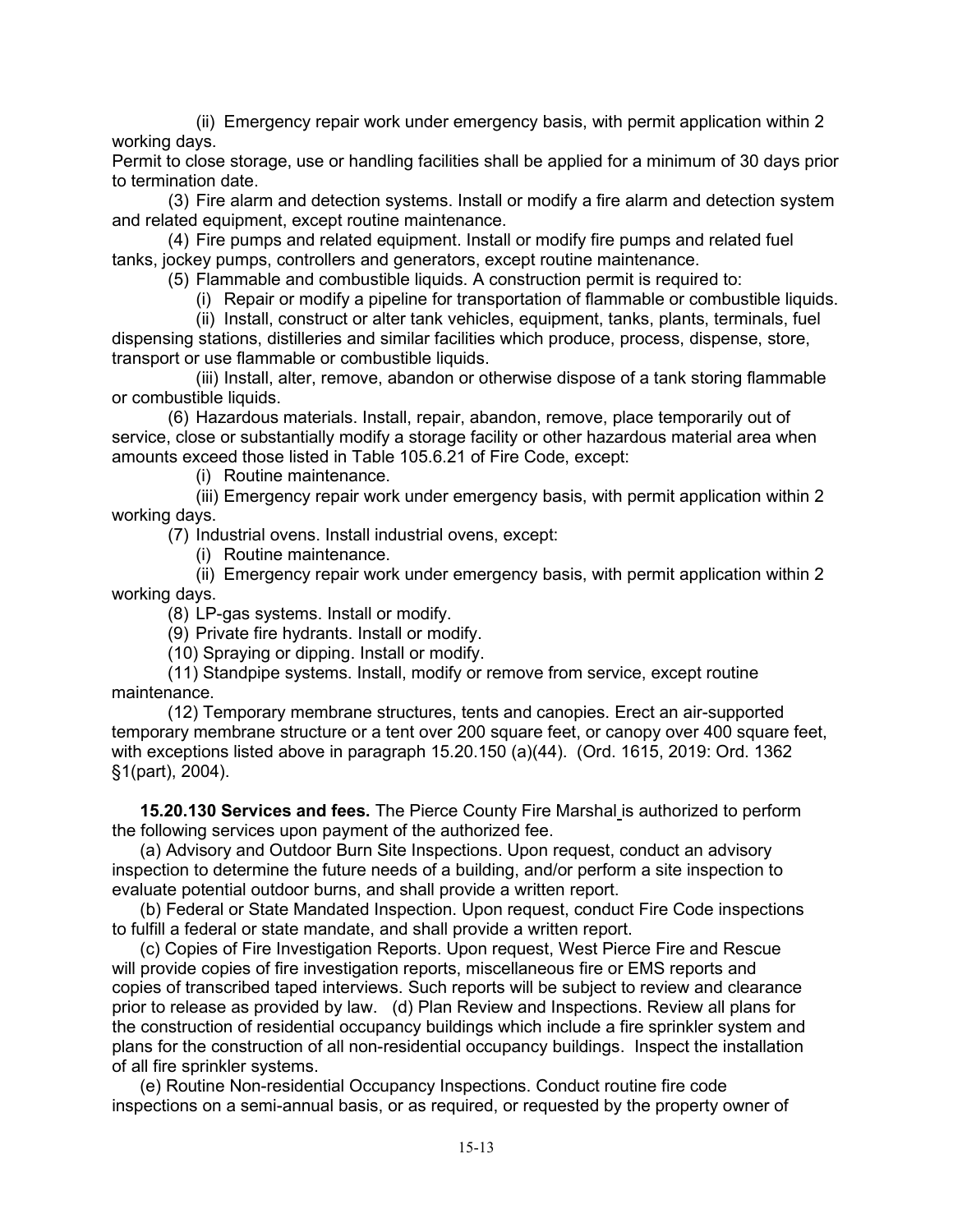all non-residential occupancies. Violations of the fire code noted during these inspections shall be corrected within 15 calendar days (Ord. 1615, 2019: Ord. 1459 §2, 2009: Ord. 1362 §1(part), 2004).

### **15.20.135 Inspection enforcement**.

(a) Occupancy Contingent on Inspection. The building department shall not grant a certificate of occupancy for any structure requiring a sprinkler system until notified by the Pierce County Fire Marshal that the sprinkler system has been tested and has passed inspection.

(b) Re-Inspections. Fire Code violations that are not corrected within 15 days of the initial inspection shall be re-inspected by the Pierce County Fire Marshal. The violator shall be charged a re-inspection fee for each subsequent inspection until the violation is corrected. (Ord. 1615, 209: Ord. 1459 §3, 2009).

### **15.20.140 Fire sprinklers required in certain residential occupancies.**

(a) An automatic fire sprinkler system shall be installed throughout all Group R Division 3 residential occupancies with a square footage or aggregate square footage that meets or exceeds 5000 square feet, to include multiple single-family residences with common walls adjoining other residential occupancies, or when walls separating residential occupancies are three (3) feet six (6) inches or less apart.

(b) Protection area. The sprinkler system shall protect all living spaces, sleeping spaces, kitchens, entrances, egresses and attached enclosed garages.

(c) Exceptions for Group R Division 3 occupancies:

(1) Sprinklers are not required in bathrooms where the area does not exceed 55 square feet and the walls and ceilings, including behind fixtures, are of noncombustible or limited combustible;

(2) Sprinklers are not required in clothes closets, linen closets, and pantries where the area of the space does not exceed 24 square feet and the least dimension does not exceed 3 feet and the walls and ceilings are surfaced with noncombustible or limited combustible materials;

(3) Sprinklers may be omitted from porches, balconies, corridors, stairs, carports and similar structures that are open and attached;

(4) Sprinklers may be omitted from attics, crawl spaces, and other concealed spaces that are not used or intended for living purposes or storage;

(d) Install per NFPA standards. Automatic residential fire sprinkler system shall be installed in compliance with the National Fire Protection Association (NFPA) standards and other standards adopted by the Town. Fire sprinkler systems shall be reviewed and approved by the Fire Marshal prior to installation and tested according to NFPA standards.

(e) Fire walls do not abrogate requirements. Fire walls shall not be considered to separate residential occupancies, or enable the deletion of required residential fire sprinkler system. (Ord. 1438 §1, 2008).

### **Chapter 15.24**

### **CONSTRUCTION IN FLOOD OR MUD SLIDE HAZARD AREAS**

**Sections:**

### **15.24.010 Plans Examiner review--New construction or substantial improvement proposals.**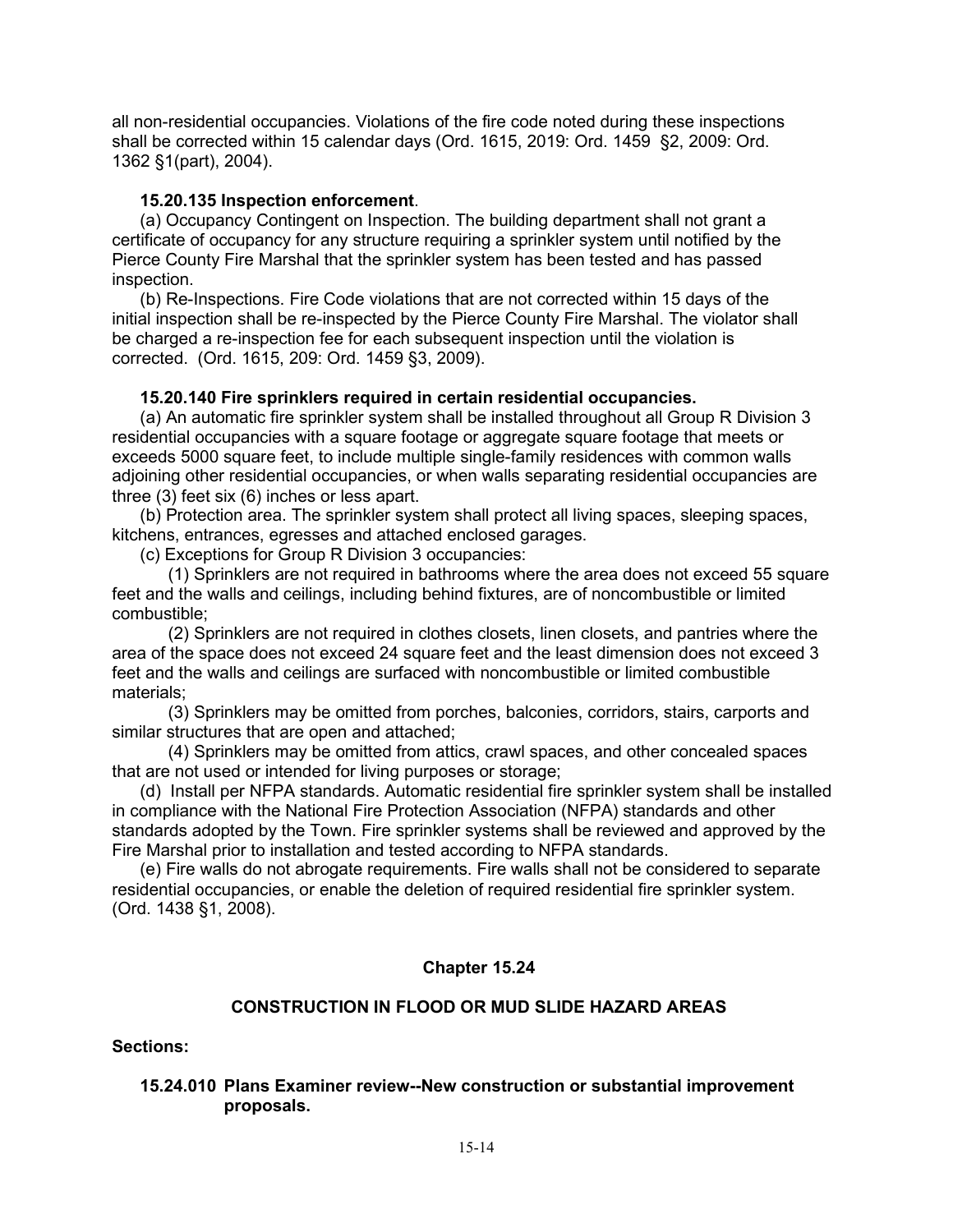**15.24.020 Town Engineer review--Subdivision and new development proposals. 15.24.030 Minimizing flood water infiltration into systems.**

**15.24.010 Plans Examiner review--New construction or substantial improvement proposals.** The Plans Examiner shall review all building permit applications for new construction of substantial improvement within areas identified by the Federal Insurance Administrator as flood hazard of mud slide hazard areas to determine whether proposed building sites will be reasonably safe from flooding and mud slides. If a proposed building site is in a location that has a flood hazard, any proposed new construction or substantial improvement (including prefabricated and mobile homes) must be designed or modified) and anchored to prevent flotation, collapse or lateral movement of the structure; must use construction materials and utility equipment that are resistant to flood damage; and must use construction methods and practices that will minimize flood damage. If a proposed site and improvements are in a location that may have mud slide hazards, a further review must be made by persons qualified in geology and soils engineering; and the proposed new construction, substantial improvement, or grading must be adequately protected against mud slide damage and must not aggravate the existing hazard. (Ord. 537 §1, 1975).

**15.24.020 Town Engineer review--Subdivision and new development proposals.** The Town Engineer shall review subdivision proposals and other proposed new developments to assure that all such proposals are consistent with the need to minimize flood damage; that all public utilities and facilities, such as sewer, gas, electrical and water systems are located, elevated and constructed to minimize or eliminate flood damage, and that adequate drainage is provided so as to reduce exposure to flood hazards. (Ord. 537 §2, 1975).

**15.24.030 Minimizing flood water infiltration into systems.** The Town Engineer shall require new or replacement water supply systems and/or sanitary sewage systems to be designated to minimize or eliminate infiltration of flood waters into the systems and discharges from the systems into flood waters, and require on-site waste disposal systems to be located so as to avoid impairment of them or contamination from them during flooding. (Ord. 537 §3,1975).

# **Chapter 15.28**

# **WATER CROSS CONNECTIONS**

**Sections:**

- **15.28.010 Purpose.**
- **15.28.020 Application.**
- **15.28.030 Certificate required.**
- **15.28.040 Enforcement.**
- **15.28.050 Definitions.**
- **15.28.060 Standards adopted.**
- **15.28.070 Cross-connections prohibited.**
- **15.28.080 Installation of backflow prevention assemblies.**
- **15.28.090 Types of backflow prevention assemblies and devices required.**
- **15.28.100 Location.**
- **15.28.110 Inspection.**
- **15.28.120 Acceptable types.**
- **15.28.130 Identification of piping systems.**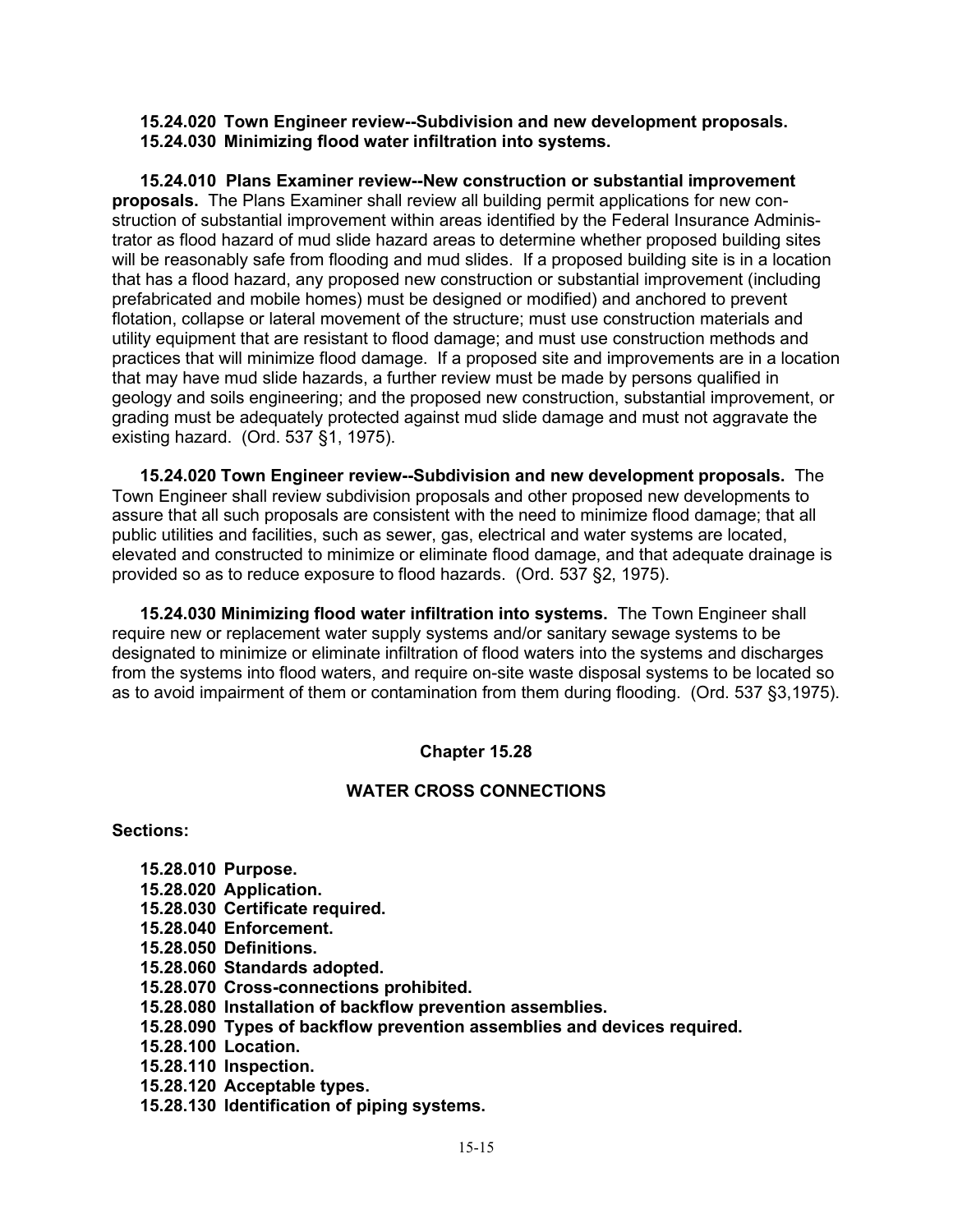### **15.28.140 Annual testing required. 15.28.150 Termination of services. 15.28.160 Penalties.**

**15.28.010 Purpose.** The purpose of this chapter, in conjunction with the latest edition of the Uniform Plumbing Code and Chapter 246-290-490 WAC is to protect the public health by the control and prevention of actual and potential cross-connections by requiring the proper installation and safeguarding of service lines leading to premises where cross-connections exist or are likely to occur, by periodic inspection testing, and by regulating plumbing within premises to minimize the danger of contamination to the water system on the premises or the public water system itself. (Ord. 1349 §1(part), 2003: Ord. 1190 §3(part), 1996).

**15.28.020 Application.** This chapter applies to the Town of Steilacoom's water service area. It applies to all systems installed prior to or after its enactment. Every owner and occupant of any premises covered by this chapter is responsible for compliance with its terms and shall be strictly liable for all damage incurred as a result of failure to comply with the express terms and provisions contained herein. The owner shall be responsible for the payment of all fees for permits, annual or semi-annual device testing, re-testing in the case that the assembly fails to operate correctly, and any re-inspection for non-compliance with Town requirements. Permits and fee schedules shall be as specified in the applicable sections the Town of Steilacoom Municipal Code. (Ord. 1349 §1(part), 2003: Ord. 1190 §3(part), 1996).

**15.28.030 Certificate required.** The owner and the occupant of every premises which has any actual or potential physical cross connection between the public water system and any source of clouding permanently-installed irrigation systems must obtain a certificate of compliance from the Town. A certificate will be issued only if the premises is in compliance with this chapter. (Ord. 1349 §1(part), 2003: Ord. 1190 §3(part), 1996).

**15.28.040 Enforcement.** The director of public works will administer the provisions of this chapter. The director of public works will designate cross-connection specialists and promulgate all needed rules and regulations to carry these provisions into effect. Any deviation, modification or change from approved standards must be approved by the director of public works or his designated representative. (Ord. 1349 §1(part), 2003: Ord. 1190 §3(part), 1996).

**15.28.050 Definitions.** The following terms, when appearing in this chapter, shall have the following meanings:

(1) "Air gap separation" means the unobstructed vertical distance through the free atmosphere between the lowest opening from any pipe or faucet supplying water to tank, plumbing fixture, or other device, and the flood level rim of the receptacle must be at least double the diameter of the supply pipe measured vertically above the flood level rim of the vessel. In no case may the gap be less than one inch.

(2) "Atmospheric Vacuum Breaker" (AVB) means a device which contains a float check (poppet), a check seat and an air inlet vent. When water pressure is reduced to a gauge pressure of zero or below, the float check drops, allowing air to enter the device, preventing backsiphonage. It is designed to prevent backsiphonage only.

(3) "Auxiliary supply" means any water source or system other than the public water system that may be available in the building or on the premises.

(4) "Backflow" means the flow other than the intended direction of the flow of foreign liquids, gases, or substances into the distribution of the public water system.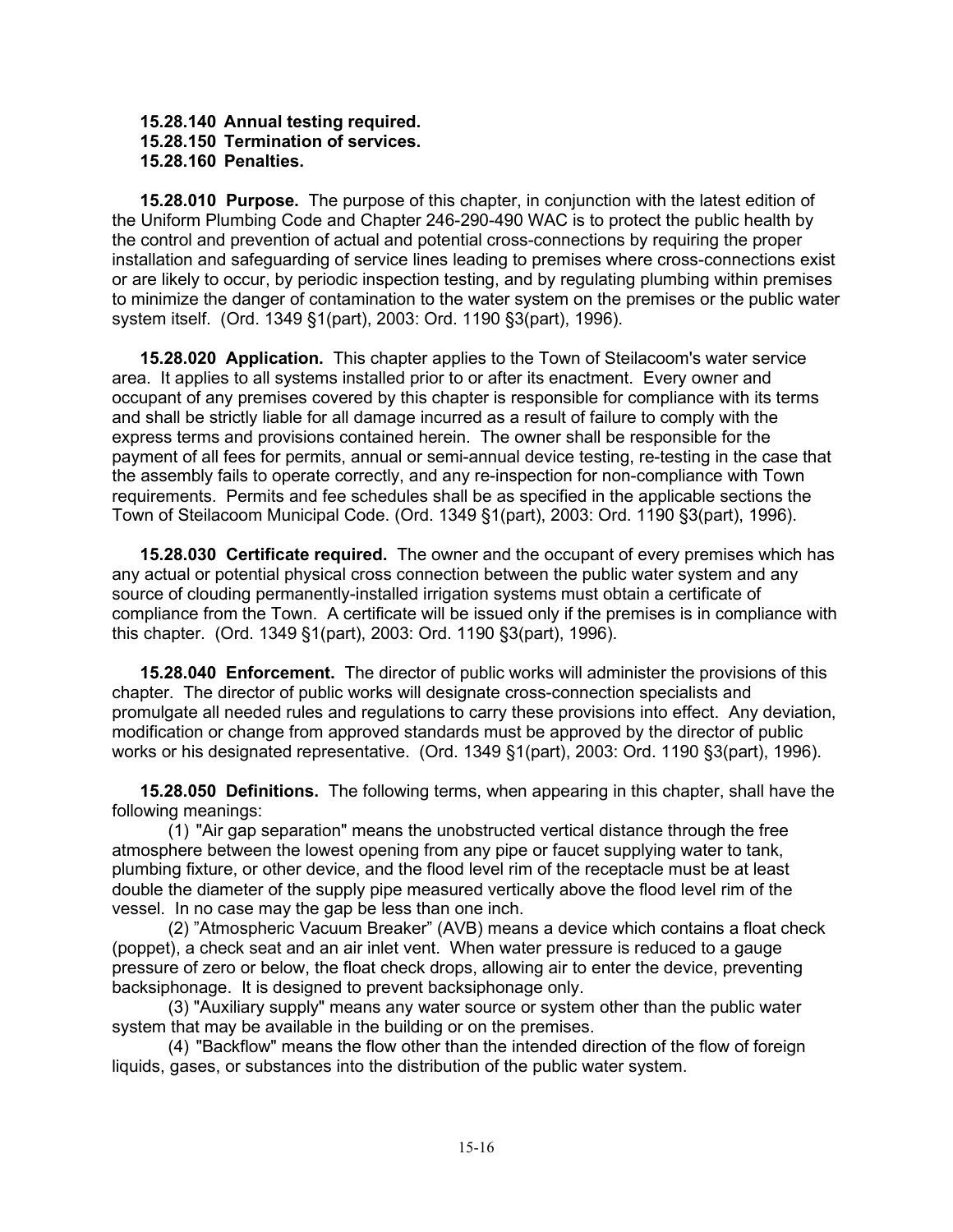(A) "Back pressure" means backflow caused by a pump, elevated tank, boiler, or other means that could create pressure within the system greater than the potable water supply system.

(B) "Back siphonage" means a form of backflow due to a negative or subatmospheric pressure within the water system.

(5) "Backflow prevention assembly or device" means an apparatus to counteract back pressures or prevent back siphonage.

(6) "Backflow prevention assembly" means an assembly incorporating approved shut-off valves before and after the device, and manufactured with suitable connections for testing. This assembly must be approved by the University of Southern California Foundation for Cross Connection Control and Hydraulic Research and Washington State Department of Health.

(7) "Cross connection" means a point in the plumbing system where the public potable water supply is connected directly, or has the potential of being connected, to a source of nonpotable substance that is not a part of the public potable water supply. Bypass arrangements, jumper connections, removable sections, swivel or change-over devices, or other temporary or permanent devices through which, or because of which, backflow may occur are considered to be cross-connections

(8) "Double check valve assembly" (DCVA) means an approved assembly consisting of two independently operating check valves, loaded to the closed position by springs or weights, and installed as a unit with, and between, two resilient seated shutoff valves and having suitable connections for testing.

(9) "Pressure Vacuum Breaker Assembly" (PVBA) means an approved assembly consisting of a spring loaded check valve loaded to the closed position and installed as a unit with, and between, two resilient seated shut off valves and having suitable connections for testing. It is designed to protect against back siphonage only.

(10) "Reduced pressure backflow assembly" (RPBA) means an approved assembly consisting of two independently operating check valves, spring loaded to the closed position, separated by a spring loaded differential pressure relief valve loaded to the open position, an installed as a unit with and between two resilient seated shutoff valves and having suitable connections for testing. The assembly must operate to maintain the pressure in the zone between the two check valves, less than the pressure on the public water system side of the device. At cessation of normal flow, the pressure between the check valve must be less than the supply pressure. In case of leakage of either check valve, the differential relief valve must operate to maintain the reduced pressure by discharging to the atmosphere. When the inlet pressure drops below two (2) pounds per square inch (13.8 kPa) the relief valve must open to the atmosphere thereby providing an atmospheric zone between the two check valves. (Ord. 1349 §1(part), 2003: Ord. 1190 §3(part), 1996).

**15.28.060 Standards adopted.** Those certain standards and guidelines entitled *Town of Steilacoom Cross Connection and Backflow Prevention Program Manual*, latest edition are hereby adopted by reference as the official cross-connection and backflow prevention requirements and conditions for all existing and new domestic water service customers of the Town. Compliance with the provisions of the *Town of Steilacoom Cross Connection and Backflow Prevention Program Manual* shall be a condition of receiving the Town of Steilacoom domestic water supply. (Ord. 1349 §1(part), 2003: Ord. 1190 □3(part), 1996).

### **15.28.070 Cross-connections prohibited.**

(a) It is unlawful for any person to install a cross-connection between any private water supply within or adjacent to any premises and the public water supply system of the Town. Any such cross-connection now existing or hereafter installed is hereby declared a nuisance and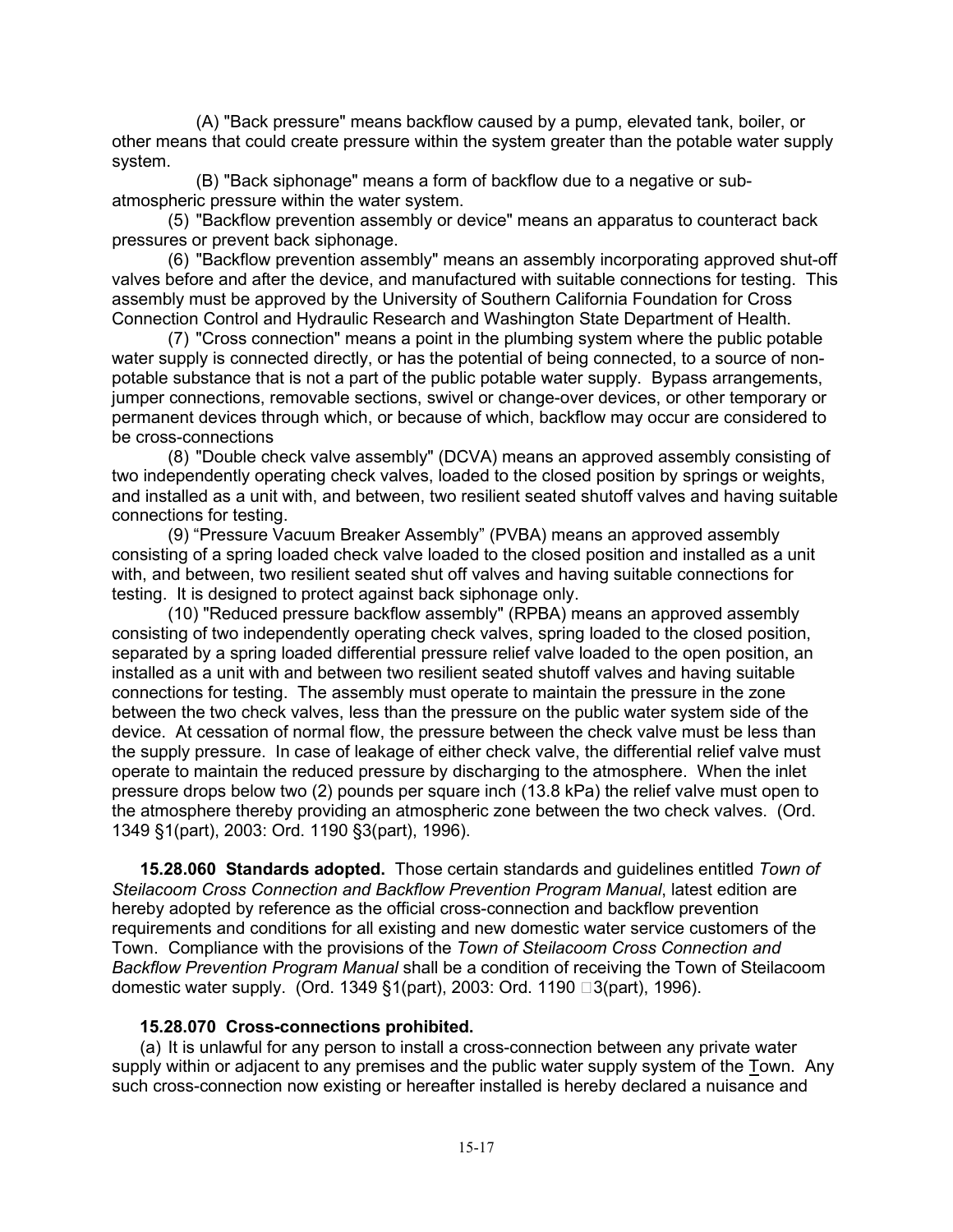may be abated at once by the Town without notice by disconnecting such cross-connections or by cutting off the supply of water from the Town distribution system to the premises supplied.

(b) No system to supply water for human consumption shall be constructed or installed in violation of RCW 70.54 or WAC 248-54-285.

(c) Service of the Town water supply system to any premises upon which a private water supply system is used or maintained contrary to the provisions of this section shall be discontinued or refused.

(d) It is unlawful for any person to allow any contaminants to backfeed from their private facility and/or property into the Town distribution system. Any connections now existing or hereafter installed that could allow for backfeed of any contaminants into the Town distribution system shall be disconnected and/or eliminated. Connections which cannot be discontinued and/or eliminated shall require the installation of an approved backflow protection device and regularly inspected and tested in accordance with the *Town of Steilacoom Cross-Connection and Backflow Prevention Program Manual.*

(e) Service of the Town water supply system to any premises upon which the potential for backflow into the Town system exists shall be discontinued or refused unless corrective action is taken in accordance with the *Town of Steilacoom Cross-Connection and Backflow Prevention Program Manual.* (Ord. 1349 §1(part), 2003: Ord. 1190 §3(part), 1996).

**15.28.080 Installation of backflow prevention assemblies.** Backflow prevention assemblies shall be installed at the service connection or within any premises wherein the judgment of the Town of Steilacoom certified cross-connection specialist the nature and extent of activity on the premises, or the materials used in connection with the activities, or materials stored on the premises, would present an immediate and dangerous hazard to health should a cross-connection occur, even though such cross connection does not exist at the time the backflow prevention assembly is required to be installed. This includes:

(1) Premises having an auxiliary water supply;

(2) Premises having internal cross-connections that are not correctable, or intricate plumbing arrangements which make it impractical to ascertain whether or not cross-connections exist;

(3) Premises where entry is restricted so that inspections for cross-connections cannot be made with sufficient frequency or at sufficient short notice to assure that cross connections do not exist.

(4) Premises having a repeated history of cross-connections being established or reestablished;

(5) Premises on which any substance is handled under pressure so as to permit entry into the public water system, or where a cross-connection could reasonably be expected to occur. This includes the handling of process waters, cooling waters and carbonated beverage systems;

(6) Premises where materials of a toxic or hazardous nature are handled such that if back siphonage should occur, a serious health hazard may result;

(7) Premises having a sprinkler system;

(8) Premises having a solar system;

(9) The following types of facilities, but not limited to:

(A) Hospitals, mortuaries, clinics;

- (B) Laboratories;
- (C) Piers and docks;

(D) Sewage treatment plants;

(E) Food or beverage processing plants;

(F) Chemical plants using a water process;

(G) Metal plating industries;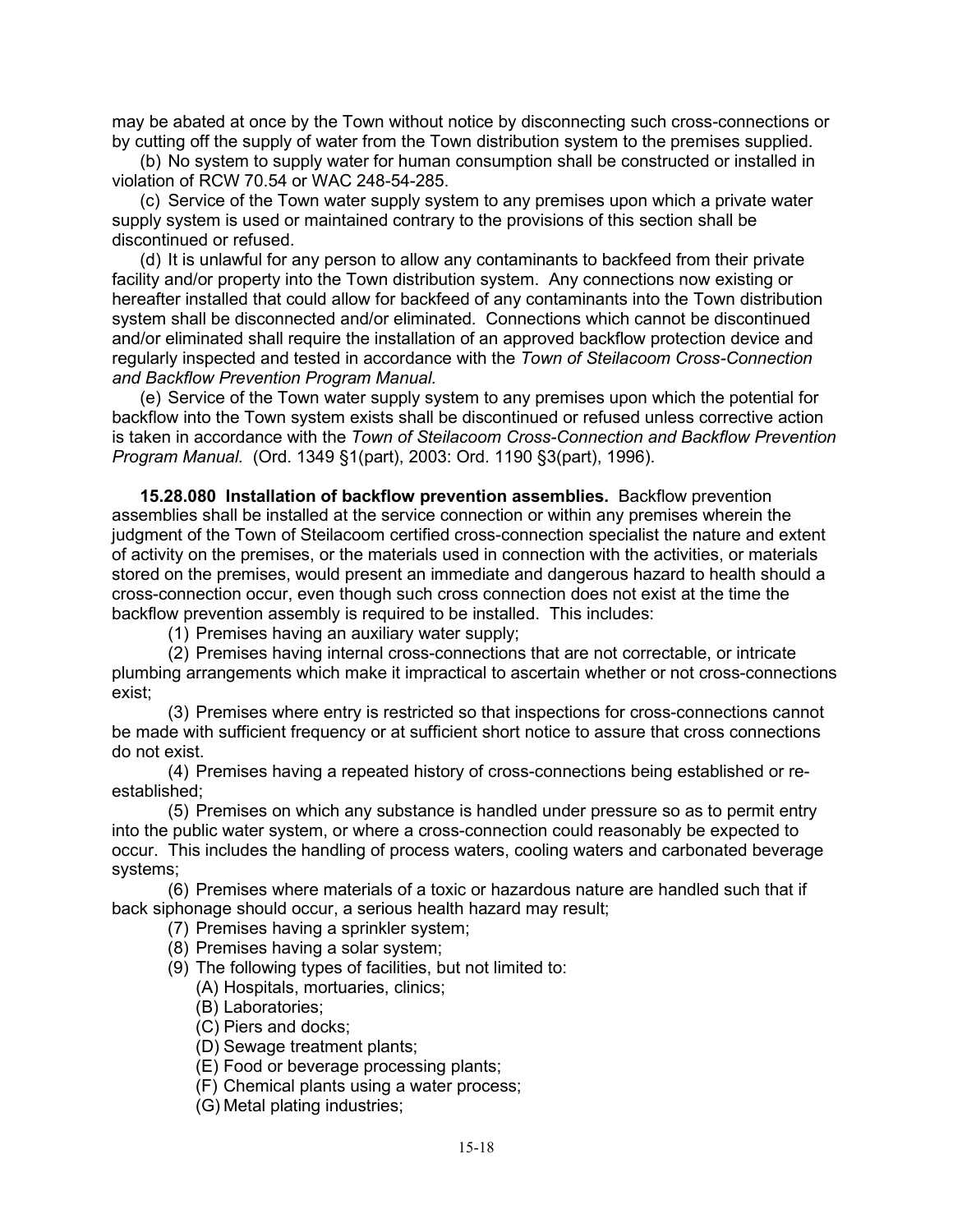(H) Petroleum processing or storage plants;

(I) Radioactive material processing plants or nuclear reactors;

(J) Car washes;

(K) Mobile cleaning vehicles;

(L) Others specified by the certified cross-connection specialist. (Ord. 1349 §1(part), 2003: Ord. 1190 §3(part), 1996).

**15.28.090 Types of backflow prevention assemblies and devices required.** The type of prevention assembly or device required by SMC 15.28.070 depends on the degree of hazard which exists:

(1) An air-gap separation or reduced pressure backflow assembly shall be installed where the water supply may be contaminated by sewage, industrial waste of a toxic nature or other contaminant which would cause a health or system hazard.

(2) In the case of a substance which may be objectionable but not hazardous to health, a double-check valve assembly, air-gap separation or a reduced pressure backflow assembly shall be installed.

(3) Lawn sprinkler systems, which are supplied by Town water only, shall be required to have either a double check valve assembly, pressure vacuum breaker, or atmospheric vacuum breakers may be installed on each line. A reduced pressure backflow assembly is required if injecting chemicals or using a booster pump. The units shall be approved by the Department of Health, as manufactured. Installation shall be as follows:

(A) Pressure Vacuum Breaker Assembly. The pressure vacuum breaker assembly must be installed at least twelve inches above the highest fixture or point of water usage and in such a manner that drainage will preclude backpressure. The pressure vacuum breaker assembly shall be installed vertically with test cocks and control valves accessibly located for connection of test equipment. This assembly is not to be installed more than 60 inches high.

(B) Atmospheric Vacuum Breaker. The atmospheric vacuum breaker (AVB) shall be installed on the discharge side of the last valve on each sprinkler zone. The AVB shall not be installed where it will be under continuous operating pressure for more than 12 hours in any twenty-four (24) hour period. The AVB unit shall be installed vertically. (Ord. 1349 §1(part), 2003: Ord. 1190 §3(part), 1996).

**15.28.100 Location.** Backflow prevention assemblies required by this chapter must be installed at the meter, at the property line of the premises when meters are not used, or at a location designated by the Town of Steilacoom certified cross-connection specialist so as to be readily accessible for maintenance and testing, and where no part of the assembly will be submerged or hidden from proper inspection. (Ord. 1349 §1(part), 2003: Ord. 1190 §3(part), 1996).

**15.28.110 Inspection.** The installation of new backflow prevention devices required by this chapter shall be subject to inspection by the Town of Steilacoom cross-connection specialist forty-eight (48) hours in advance of any new installation of a backflow prevention assembly or device. Existing devices are also subject to inspection. The owner shall provide the Town access to the premises at the Town's request for the purpose of inspecting for cross connections and for the inspection of backflow assembly devices. Failure to provide access to inspect facilities shall be grounds for termination of water service. (Ord. 1349 §1(part), 2003: Ord. 1190 §3(part), 1996).

**15.28.120 Acceptable types.** Any protective assembly or device required by this chapter shall be a model approved by the director of public works or his designated representative. A double check valve assembly, reduced pressure back flow assembly, pressure vacuum breaker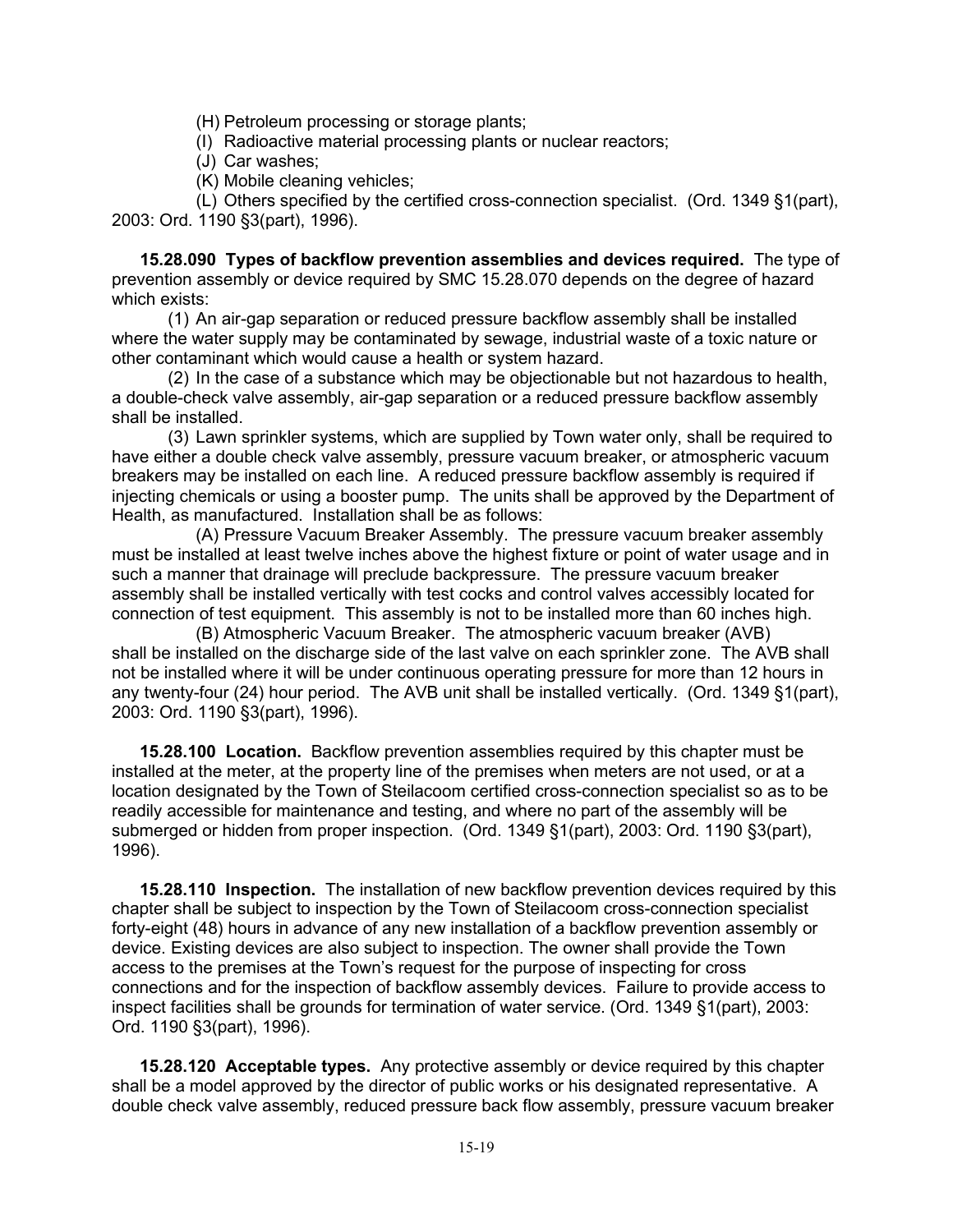assembly, or an atmospheric vacuum breaker will be approved if it has successfully passed performance tests of the University of Southern California, Foundation for Cross-Connection Control and Hydraulic Research, and has been approved by Washington State Department of Health and otherwise meets standards acceptable to the director of public works.

(A) Any existing backflow protection device in use, but not currently on the list of approved devices, can continue to be used providing all the following conditions are met:

(1) The devices were included on the Town and/or Department of Health list of approved backflow prevention assemblies at the time of installation;

(2) The devices have been properly maintained;

(3) The device are functioning properly based on inspection by the Town and testing by a certified Backflow Assembly Tester;

(4) The degree of protection is satisfactory for protection of the Town's water system as determined by the Director.

(B) When an unlisted device does not meet the above conditions, is moved, or cannot be repaired using spare parts from the original manufacturer, the device shall be replaced by an device currently listed as approved by the USC Foundation for Cross-Connection Control and Hydraulic Research or other such agency acceptable to the Director. (Ord. 1349 §1(part), 2003: Ord. 1190 §3(part), 1996).

**15.28.130 Identification of piping systems.** Where potable water, non-potable water, chemical feed systems, gas lines, etc. co-exist in an industrial, commercial or residential facility, labeling in accordance with American National Standards A13.1 shall be required to ensure proper identification of each line. (Ord. 1349 §1(part), 2003: Ord. 1190 §3(part), 1996).

**15.28.140 Annual testing required.** The backflow prevention assemblies must be tested annually by a state certified backflow assembly tester, or more often when successive tests indicate failure. (Ord. 1349 §1(part), 2003: Ord. 1190 §3(part), 1996).

**15.28.150 Termination of services.** The failure of the owner to cooperate in the payment of applicable fees and permits, installation, maintenance, testing or inspection of backflow prevention assemblies or devices required by this chapter is grounds for termination of water services to the premises or requiring air gap separation. Ord. 1349 §1(part), 2003: Ord. 1190 §3(part), 1996).

**15.28.160 Penalties**. It is unlawful for any person, firm or corporation to violate any provision of this chapter or fail to comply with any provision thereof. A violation of this chapter is a misdemeanor unless otherwise provided. A violation of any provision hereof is a continuing violation. (Ord. 1349 §1(part), 2003: Ord. 1190 §3(part), 1996).

### **Chapter 15.30**

#### **SCHOOL IMPACT FEES**

### **Sections:**

**Article I. General Provisions Governing the Assessment of Impact Fees**

**15.30.010 Findings and authority.**

- **15.30.020 Definitions.**
- **15.30.030 Assessment of impact fees.**

**15.30.035 Deferral of Impact Fees.**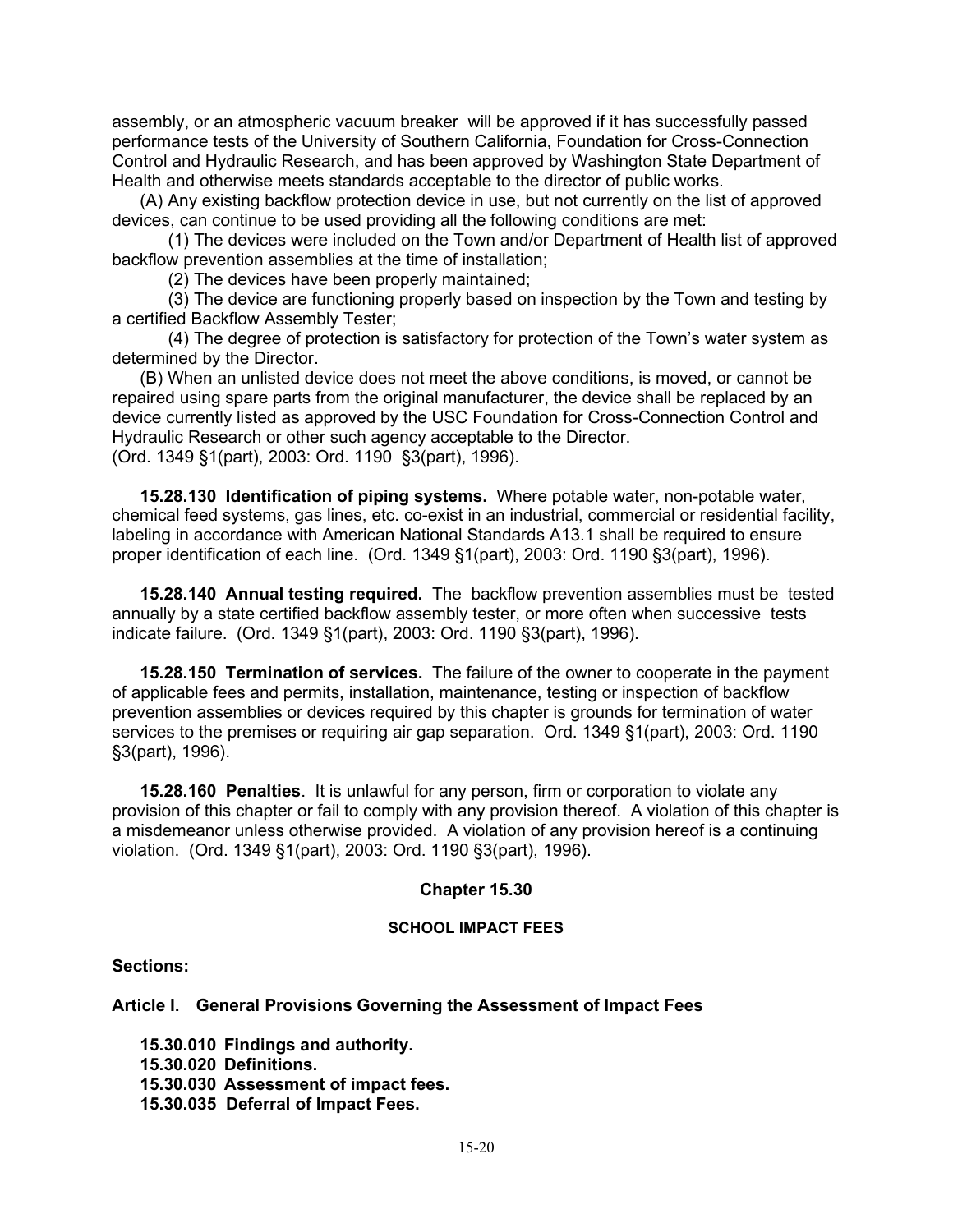- **15.30.040 Exemptions.**
- **15.30.050 Credits.**
- **15.30.060 Tax adjustments.**
- **15.30.070 Appeals.**
- **15.30.080 Authorization for the school interlocal agreement and the establishment of the school impact account.**
- **15.30.090 Refunds.**
- **15.30.100 Use of funds.**
- **15.30.110 Review.**

**Article II. Impact Fees**

- **15.30.120 School impact fees.**
- **15.30.130 Schedule adjustments.**
- **15.30.140 Independent fee calculations.**

**Article III. Miscellaneous Provisions**

**15.30.150 Existing authority unimpaired. 15.30.160 Table of contents and captions. 15.30.170 Severability. 15.30.180 Short title. 15.30.190 School impact fee.**

# **Article I. General Provisions Governing the Assessment of Impact Fees.**

**15.30.010 Findings and authority**. The Council of the Town of Steilacoom (the "Council") finds and determines that new growth and residential development in the Town of Steilacoom will create additional demand and need for schools and school facilities in the Town of Steilacoom, and the Council finds that new growth and development should pay a proportionate share of the cost of new school facilities needed to serve the new growth and development. Therefore, pursuant to Chapter 82.02 RCW, the Council adopts this chapter to assess impact fees for schools and school facilities. The provisions of this chapter are to be liberally construed in order to carry out the purposes of the Council in establishing the impact fee program. (Ord. 1620, 2020: Ord. 1312 Ch. 1 §1, 2002).

**15.30.020 Definitions**. The following words and terms have the following meanings for the purposes of this chapter, unless the context clearly requires otherwise. Terms otherwise not defined herein are defined pursuant to RCW 82.02.090, or given their usual and customary meanings.

(A) "Accessory dwelling unit" means a dwelling unit that has been added onto, created within, or separated from a single family detached dwelling for use as a complete independent living unit with provisions for cooking, eating, sanitation, and sleeping.

(B) "Building permit" means an official document or certification which is issued by the Building Official and which authorizes the construction, alteration, enlargement, conversion, reconstruction, remodeling, rehabilitation, erection, demolition, moving or repair of a building or structure.

(C) "Capital facilities" means the facilities or improvements included in a capital budget.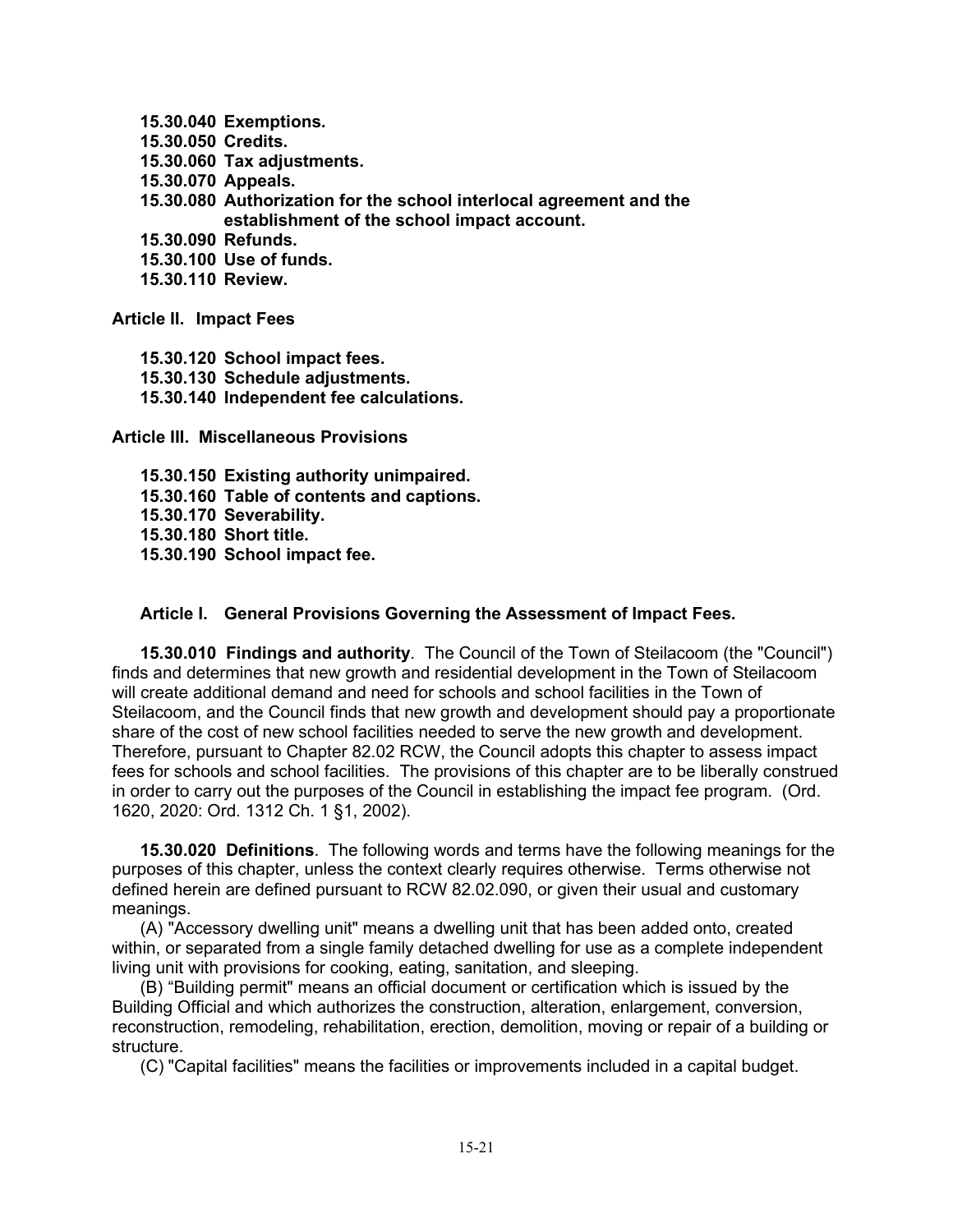(D) "Capital facilities plan" means the capital facilities plan element of a comprehensive plan adopted by the Town of Steilacoom pursuant to Chapter 36.70A RCW, and such plan as amended.

(E) "Council" means the Council of the Town of Steilacoom.

(F) "County" means Pierce County.

(G) "Development activity" means any construction, expansion, or change in the use of a building or structure that creates additional demand and need for public facilities.

(H) "Development approval" means any written authorization from the Town of Steilacoom which authorizes the commencement of a development activity.

(I) "District No. 1" or "district" means the Steilacoom Historical School District No. 1, Pierce County, Washington.

(J) "Dwelling unit" means a single unit providing complete and independent living facilities for one or more persons, including permanent facilities for living, sleeping, eating, cooking, and sanitation needs.

(K) "Encumbered" means to reserve, set aside, or otherwise earmark the impact fees in order to pay for commitments, contractual obligations, or other liabilities incurred for public facilities.

(L) "Feepayer" is a person, corporation, partnership, an incorporated association, or any other similar entity, or department or bureau of any governmental entity or municipal corporation commencing a land development activity which creates the demand for additional capital facilities, and which requires the issuance of a building permit. "Feepayer" includes an applicant for an impact fee credit.

(M)"Impact fee" means a payment of money imposed by the Town of Steilacoom on development activity pursuant to this chapter as a condition of granting development approval in order to pay for the public facilities needed to serve new growth and development. "Impact fee" does not include a reasonable permit fee, an application fee, the administrative fee for collecting and handling school impact fees, or the cost of reviewing independent fee calculations.

(N) "Impact fee account" or "account" means the account(s) established for each type of public facility for which impact fees are collected. The accounts are established pursuant to Section 15.30.080 of this chapter, and comply with the requirements of RCW 82.02.070.

(O) "Independent fee calculation" means the school impact calculation, and/or economic documentation prepared by a feepayer, to support the assessment of an impact fee other than by the use of the schedules in SMC 15.30.190, or the calculations prepared by the Town Administrator or District No. 1 where none of the fee categories or fee amounts in SMC 15.30.190 accurately describe or capture the impacts of the new development on public facilities.

(P) "Interest" means the average interest rate earned by the Town of Steilacoom or District No. 1 with respect to school fees in the last fiscal year, if not otherwise defined.

(Q) "Interlocal agreement" or "agreement" means the school interlocal agreement by and between the Town of Steilacoom and District No. 1 as authorized in SMC 15.30.090.

(R) "Mayor" means the Mayor of the Town of Steilacoom.

(S) "Multi-family" means a structure containing three or more dwelling units with the units joined to one another, except for condominiums and townhomes.

(T) "Owner" means the owner of record of real property, or a person with an unrestricted written option to purchase property; provided that, if the real property is being purchased under a recorded real estate contract, the purchaser is considered the owner of the real property.

(U) "Planned area development" or "PAD" has the same meaning as set forth in Chapter 17.32 of the Steilacoom Municipal Code.

(V) "Project improvements" means site improvements and facilities that are planned and designed to provide service for a particular development or users of the project, and are not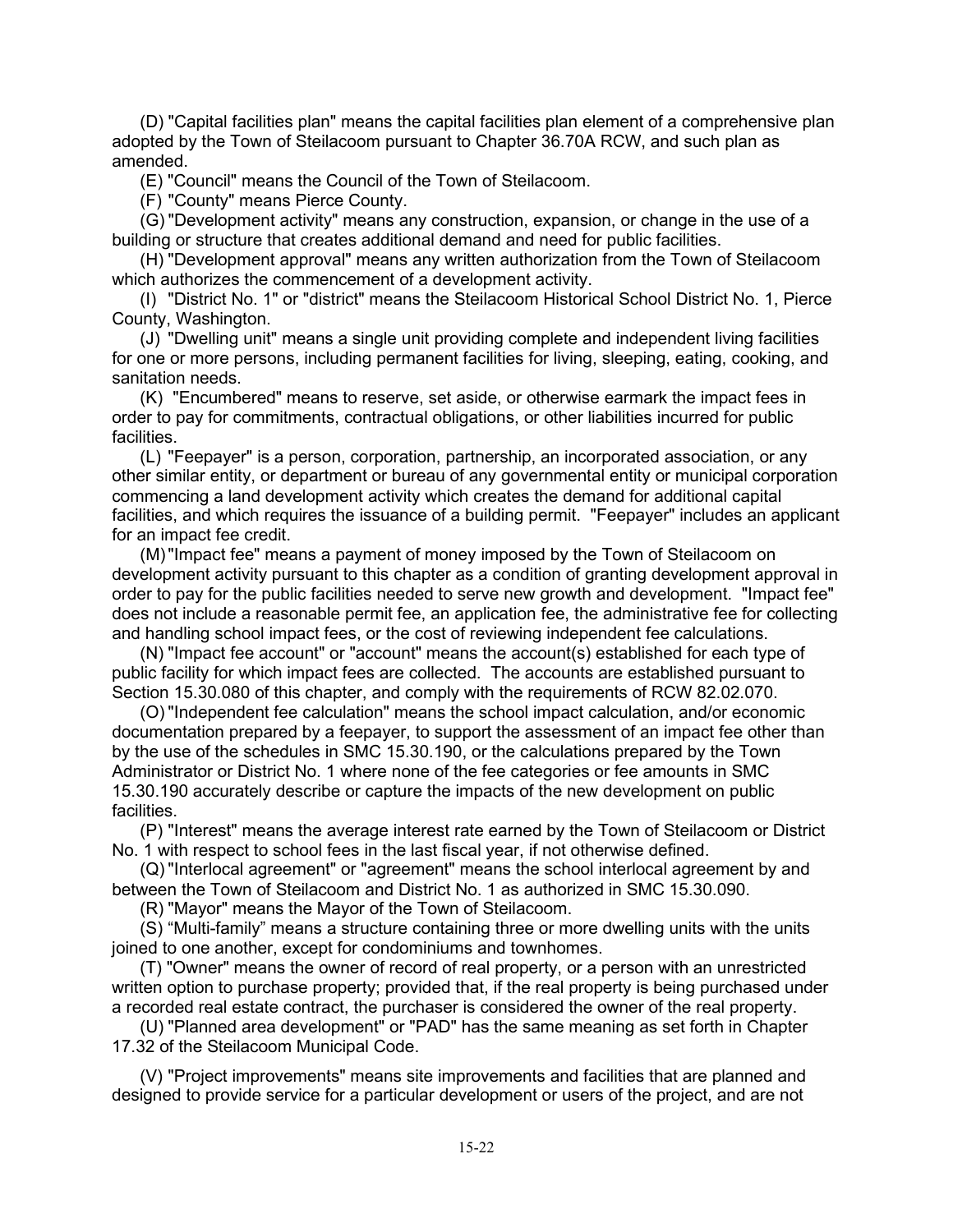system improvements. No improvement or facility included in a capital facilities plan adopted by the Council is a project improvement.

(W)"Public facilities" means the following capital facilities owned or operated by the Town of Steilacoom or other governmental entities:

(1) publicly owned parks, open space, and recreational facilities;

(2) fire protection facilities;

(3) public school facilities; and

(4) public streets and roads.

(X) "Residential" or "residential development" means all types of construction intended for human habitation. This includes, but is not limited to, single family, duplex, triplex, and other multi-family development.

(Y) "Schools" or "school facilities" means facilities owned or operated by District No. 1, or the facilities or improvements included in the district's capital budget and/or capital facilities plan.

(Z) "Single family residences" as used in this chapter includes detached single-family homes, manufactured homes, mobile homes on individual lots, condominiums, townhouses and duplexes.

(AA) "Single room occupancy dwelling" means a housing type consisting of one room, often with cooking facilities and with private or shared bathroom facilities.

(BB) "State" means the State of Washington.

(CC) "System improvements" means public facilities that are included in the Town of Steilacoom's Capital Facilities Plan and are designed to provide service-to-service areas within the community at large, in contrast to project improvements.

(DD) "Town" means the Town of Steilacoom

(EE) "Town Administrator" means the Town Administrator of the Town of Steilacoom. (Ord. 1620, 2020: Ord. 1312 Ch. 1 §2, 2002).

# **15.30.030 Assessment of impact fees.**

(A) The Town must collect impact fees, based on the schedules in SMC 15.30.190, from any applicant seeking a building permit from the Town for any development activity within the Town.

(B) Applicants seeking development approval from the Town for residential developments where the property is located outside the boundaries of District No. 1 are not required to pay the school impact fee set forth in SMC 15.30.190.

(C) Except for exemptions or credits provided pursuant to SMC 15.30.040 or 15.30.050 or pursuant to an independent fee calculation accepted by the Town Administrator pursuant to SMC 15.30.140, or fees imposed by the Town Administrator pursuant to SMC 15.30.140, or deferred under SMC 15.30.035, the Town will not issue the required building permit(s) unless and until the impact fees set forth in the schedule in SMC 15.30.190 have been paid. (Ord. 1620, 2020: Ord. 1522, 2014: Ord. 1312 Ch. 1 §3, 2002).

### **15.30.035 Deferral of Impact Fees.**

(A) Applicants for building permits for single-family detached and attached residential construction may request deferral of impact fee payments. Impact fee payments may be deferred until the final building inspection, or 18 months from issuance of the building permit, whichever occurs first, as authorized by RCW 82.02.050(3). The applicant must request deferral of impact fee payments at the time of application for a building permit. Applicant must pay a \$100 administrative fee to the Town, and pay all fees necessary for recording and removing the lien in the office of the Pierce County Auditor.

(B) The applicant must grant and record a deferred impact fee lien in favor of the Town as required by RCW 82.02.050(3). The applicant must provide a copy of the recorded lien to the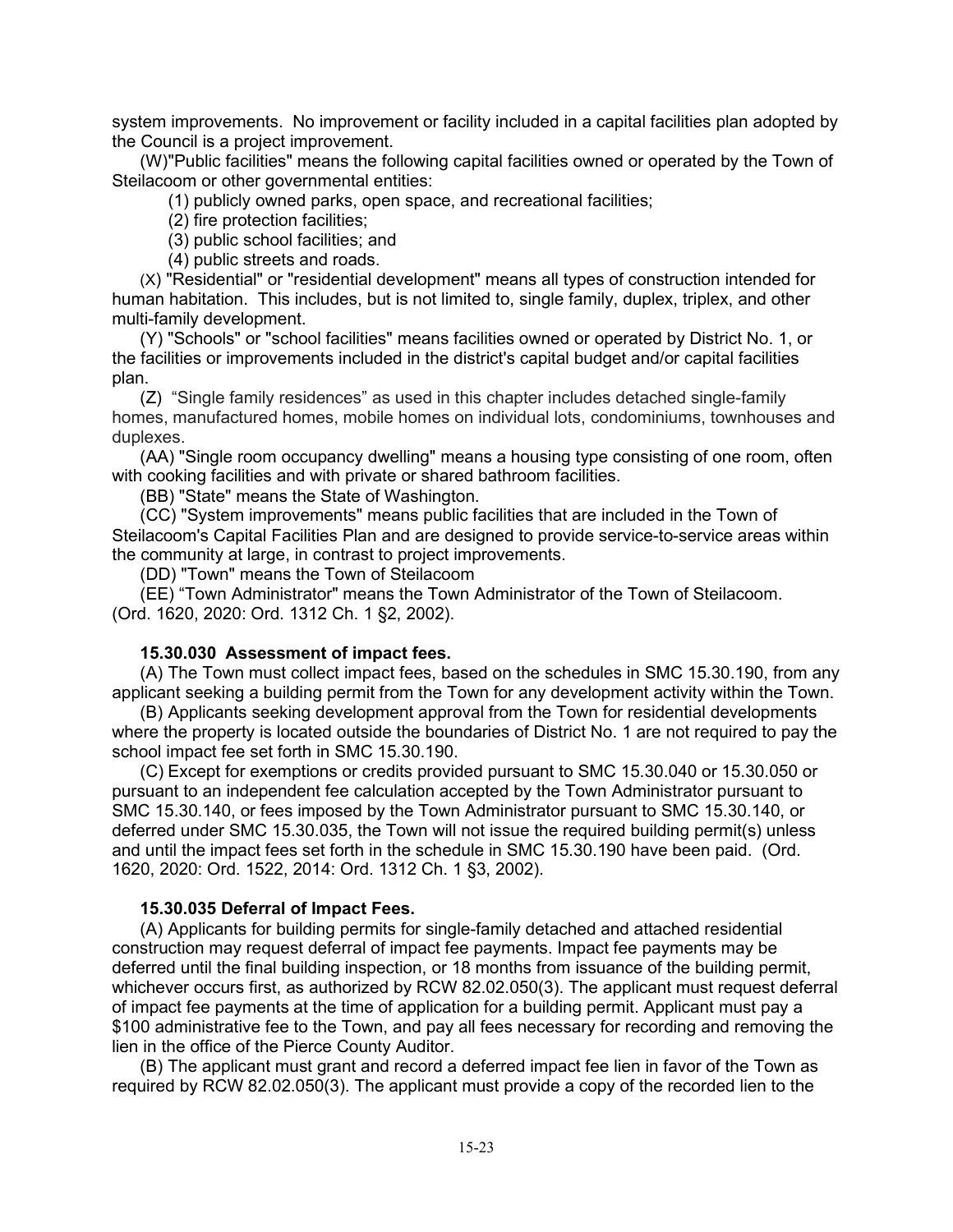Town. The deferred impact fee lien must include the legal description, tax account number, and address of the property as well as:

(1) Be in a form approved by the Town Attorney;

(2) Be signed by all owners of the property, with all signatures acknowledged as required for a deed;

(3) Be recorded with Pierce County;

(4) Be binding on all successors in title after recordation; and

(5) Be junior and subordinate to one mortgage for the purpose of construction upon the same real property granted by the person who applied for the deferral of impact fees.

(C) The maximum term of an impact fee deferral is 18 months.

(D) The Town will not conduct a final inspection and will withhold certification of final inspection, certificate of occupancy or equivalent final certification until the deferred impact fees have been paid in full.

(E) In the event that the fees are not paid within the time provided in this section, the Town may institute foreclosure proceedings under the process set forth in Chapter 61.12 RCW. If the Town does not institute foreclosure proceedings within forty-five days after receiving a request from the school district to do so, the school district may institute foreclosure proceedings with respect to the unpaid impact fees.

(F) Upon receipt of payment of all deferred impact fees, the Town must execute a release of the deferred impact fee lien. The applicant or property owner must record the release of lien with the Pierce County Auditor, be responsible for the costs of recording, and provide the Town with a copy of the recorded release.

(G) Each applicant, in accordance with his/her contractor registration number, or other unique identification number, is entitled to annually receive deferrals under this section for the first twenty single family construction building permits issued by the Town to that applicant. (Ord. 1620, 2020: Ord. 1548, 2016).

### **15.30.040 Exemptions.**

(A) The following development activities are exempt from the requirements of this chapter:

(1) Remodeling of an existing legally established dwelling unit(s) so long as no additional dwelling units are created.

(2) Miscellaneous improvements, including, but not limited to, fences, walls, swimming pools, and signs;

(3) Demolition or moving of a structure;

(4) Rebuilding of legally established dwelling unit(s) destroyed or damaged by fire, flood, explosion, or other accident or catastrophe or demolished; provided, that such rebuilding takes place within a period of one year after destruction or demolition, and so long as no additional dwelling units are created.

(5) Any form of housing for the elderly, including nursing homes, retirement centers, and any type of housing units for persons age 55 and over, which have district approved recorded covenants or district approved recorded declarations of restrictions precluding school aged children as residents in those units.

(6) Single room occupancy dwellings;

(7) Any development activity that is exempt from the payment of an impact fee pursuant to RCW 82.02.100, as written or hereafter amended, due to mitigation of the same system improvement under the State Environmental Policy Act;.

(8) Any development activity for which school impacts have been mitigated pursuant to a condition of plat, PAD, or other land use approval to pay fees, dedicate land or construct or improve school facilities, unless the condition of approval provides otherwise;

(9) Any development activity for which school impacts have been mitigated pursuant to a school funding agreement or a voluntary agreement entered into with the district to pay fees,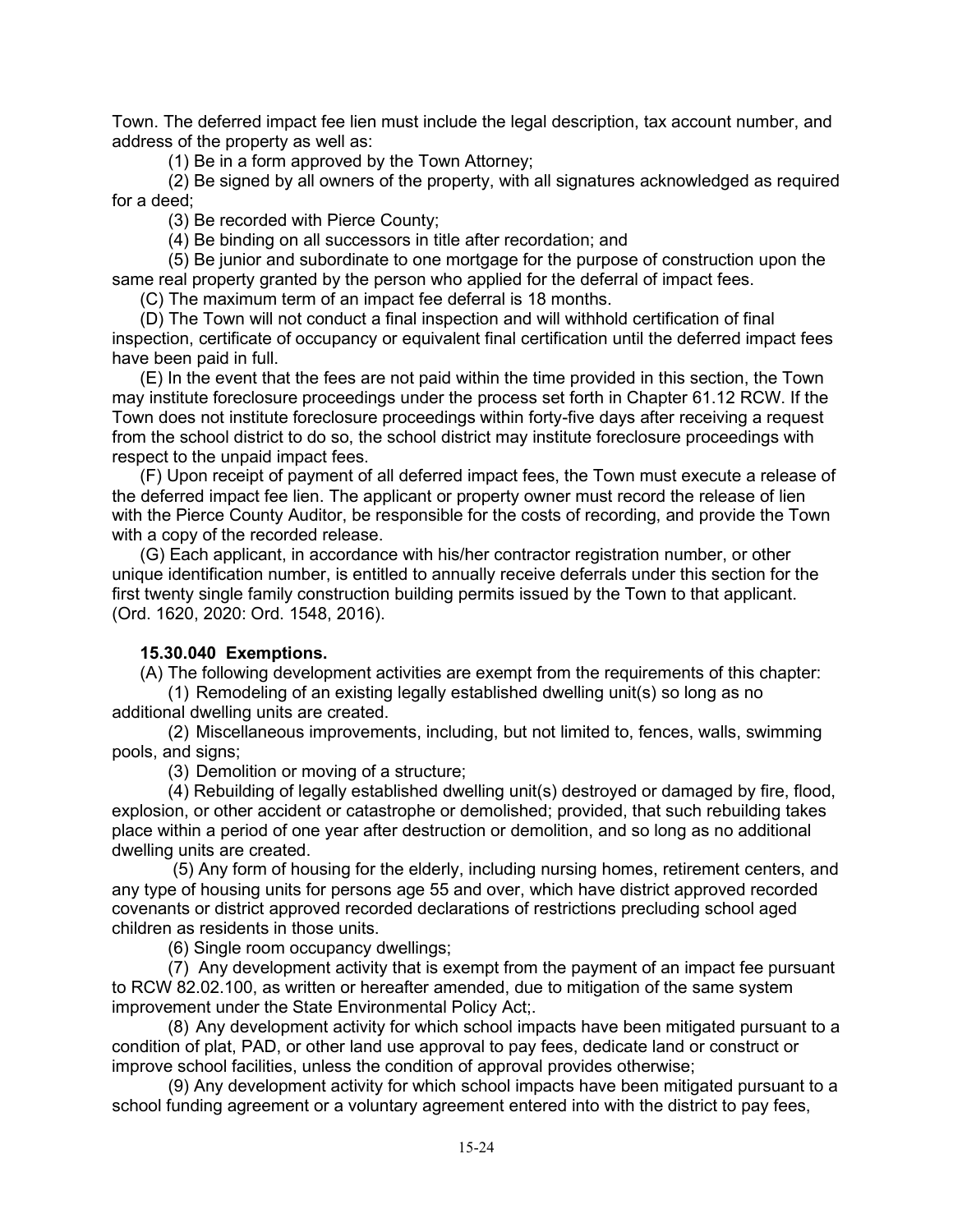dedicate land or construct or improve school facilities, unless the terms of the school funding agreement or voluntary agreement provide otherwise; provided that the applicant can demonstrate performance of the terms of the agreement prior to the date that the fees are due pursuant to this chapter;

(10) Shelters or dwelling units for temporary placement, which provide housing to persons on a temporary basis for not more than two weeks;

(11) Construction or remodeling of transitional housing facilities or dwelling units that provide housing to persons on a temporary basis for not more than 24 months, in connection with job training, self-sufficiency training and human services counseling, the purpose of which is to help persons make the transition from homelessness to placement in permanent housing, or

(12) Condominium projects in which existing dwelling units are converted into condominium ownership and where no new dwelling units are created.

(B) The Town Administrator or designee will review applications for building permits and determine if the application is exempt from impact fees under subsection A of this section. The Town Administrator will provide the school district with a list of all applications exempted under subsection A upon request by the school district. (Ord. 1620, 2020: Ord. 1312 Ch. 1 §4, 2002).

#### **15.30.050 Credits.**

(A) A feepayer can request that a credit or credits for school impact fees be awarded to him/her for the total value of dedicated land, improvements, or construction provided by the feepayer. The feepayer must direct the request for a credit or credits to District No. 1. District No. 1 must first determine the general suitability of the land, improvements, and/or construction for district purposes. Second, District No. 1 must determine whether the land, improvements, and/or the facility constructed are included within the district's adopted capital facilities plan or the board of Directors for District No. 1 may make the finding that such land, improvements, and/or facilities would serve the goals and objectives of the Capital Facilities Plan of District No. 1. District No. 1 must forward its determination to the Town Administrator, including cases where District No. 1 determines that the dedicated land, improvements, and/or construction are not suitable for District purposes. The Town Administrator may adopt the determination of District No. 1 and may award or decline to award a credit, or the Town Administrator may make an alternative determination and set forth in writing the rationale for the alternative determination.

(B) Where the dedicated land, improvements, and/or construction is for the benefit of District No. 1 and District No. 1 has determined that the land, improvements, and/or construction would be suitable for district purposes, District No. 1 must select an appraiser or the feepayer may select an independent appraiser acceptable to District No. 1. The appraiser must be a Washington State Certified Appraiser or must possess other equivalent certification and must not have a fiduciary or personal interest in the property being appraised. A description of the appraiser's certification must be included with the appraisal, and the appraiser must certify that he/she does not have a fiduciary or personal interest in the property being appraised. The appraiser must be directed to determine the value of the dedicated land, improvements, or construction provided by the feepayer on a case-by-case basis.

(C) The feepayer must pay for the cost of the appraisal or request that the cost of the appraisal be deducted from the credit which the Town Administrator may be providing to the feepayer, in the event that a credit is awarded.

(D) After receiving the appraisal, or the determination of District No. 1, and where consistent with the requirements of this section, the Town Administrator must provide the applicant with a letter or certificate setting forth the dollar amount of the credit, the reason for the credit, the legal description of the site donated where applicable, and the legal description or other adequate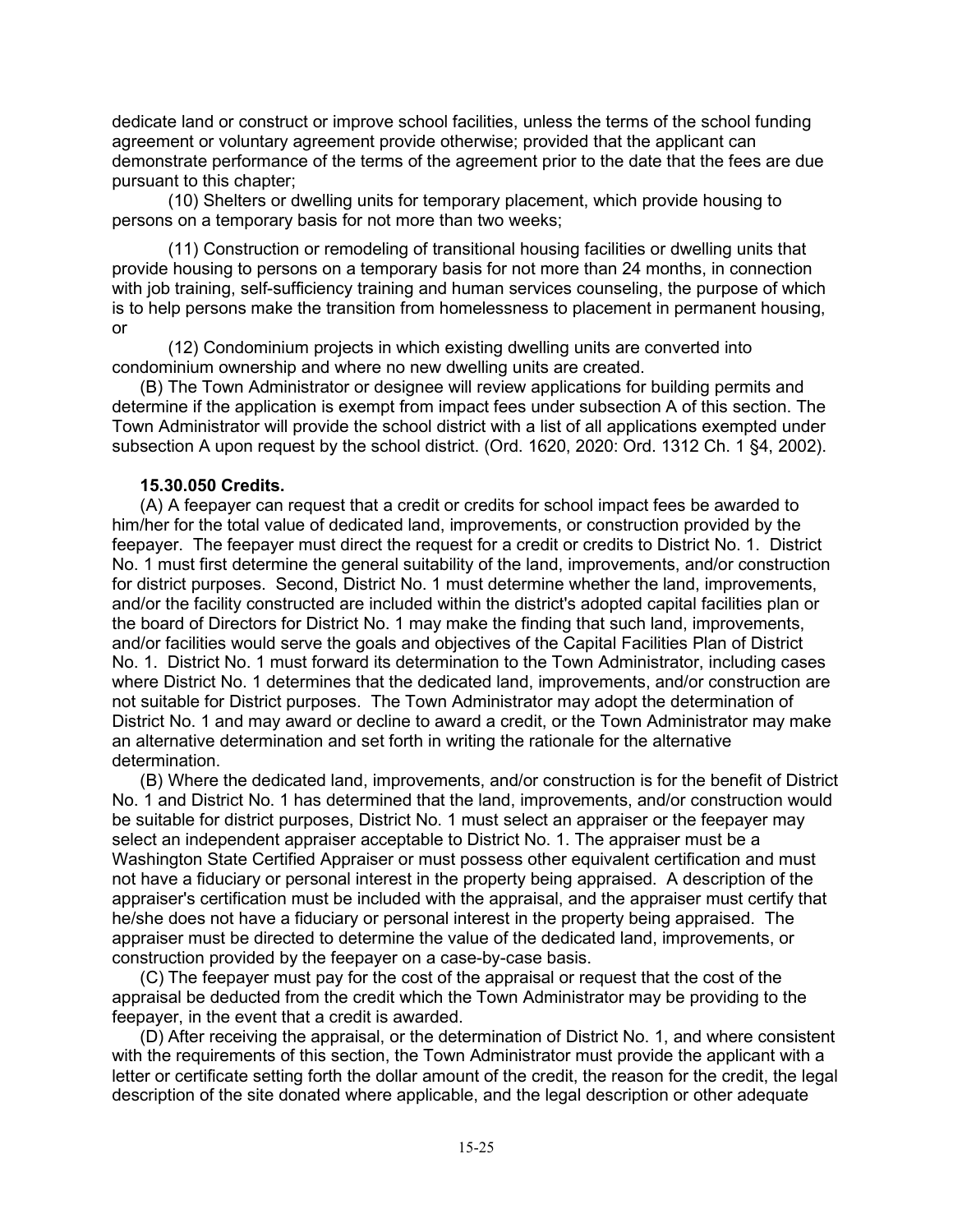description of the project or development to which the credit may be applied. In no event must the credit exceed the amount of the impact fees due. The applicant must sign and date a duplicate copy of such letter or certificate indicating his/her agreement to the terms of the letter or certificate, and return such signed document to the Town Administrator before the impact fee credit will be awarded. The failure of the applicant to sign, date, and return such document within sixty (60) calendar days nullifies the credit.

(E) Any claim for credit must be made no later than twenty (20) calendar days after the submission of an application for a building permit.

(F) No credit shall be given for project improvements.

(G) Determinations made by the Town Administrator pursuant to this section are subject to the appeals procedures set forth in SMC 15.30.070. (Ord. 1620, 2020: Ord. 1312 Ch. 1 §5, 2002).

**15.30.060 Tax adjustments.** Pursuant to and consistent with the requirements of RCW 82.02.060, the capital facilities plan has provided adjustments for future taxes to be paid by the new development which are earmarked or proratable to the particular school system improvements facilities which will serve the new development. The impact fee schedule in SMC 15.30.190 has been reasonably adjusted for taxes and other revenue sources which are anticipated to be available to fund public improvements. (Ord. 1312 Ch. 1 §6, 2002).

# **15.30.070 Appeals.**

(A) Any feepayer may pay the impact fees imposed by this chapter under protest in order to obtain development approval. No appeals are permitted until the impact fees at issue have been paid.

(B) Appeals regarding the impact fees imposed on any development activity may only be filed by the feepayer of the property where such development activity will occur.

(C) The feepayer must first file an appeal regarding impact fees with the Town Administrator, as provided herein:

(1) The appeal must be in writing and provide the feepayers' reasoning for the appeal;

(2) The appeal to the Town Administrator must be filed within ten (10) working days of the feepayer's payment of the impact fees at issue;

(3) No administrative fee will be imposed for the appeal to the Town Administrator; and

(4) The Town Administrator must issue his/her determination in writing.

(D) Determinations of the Town Administrator with respect to the applicability of the impact fees to a given development activity, the availability or value of a credit, or the Town Administrator's decision concerning the independent fee calculation which is authorized in Article II, or the fees imposed by the Town Administrator pursuant to SMC 15.30.140, or any other determination which the Town Administrator is authorized to make pursuant to this chapter, can be appealed to the Town Council.

(E) If the Town Administrator makes a determination on an adjustment, credit, or independent fee calculation contrary to or inconsistent with the determination or analysis prepared by District No. 1, District No. 1 may appeal the Town Administrator's determination to the Council.

(F) Appeals must be taken within ten (10) working days of the Town Administrator's issuance of a written determination by filing with the office of the Clerk of the Town of Steilacoom a notice of appeal specifying the grounds thereof, and depositing the necessary fee, which is set forth in the existing fee schedules for appeals of land use decisions. The Town Administrator must transmit to the Town Council all papers constituting the record for the determination, including where appropriate, the independent fee calculation.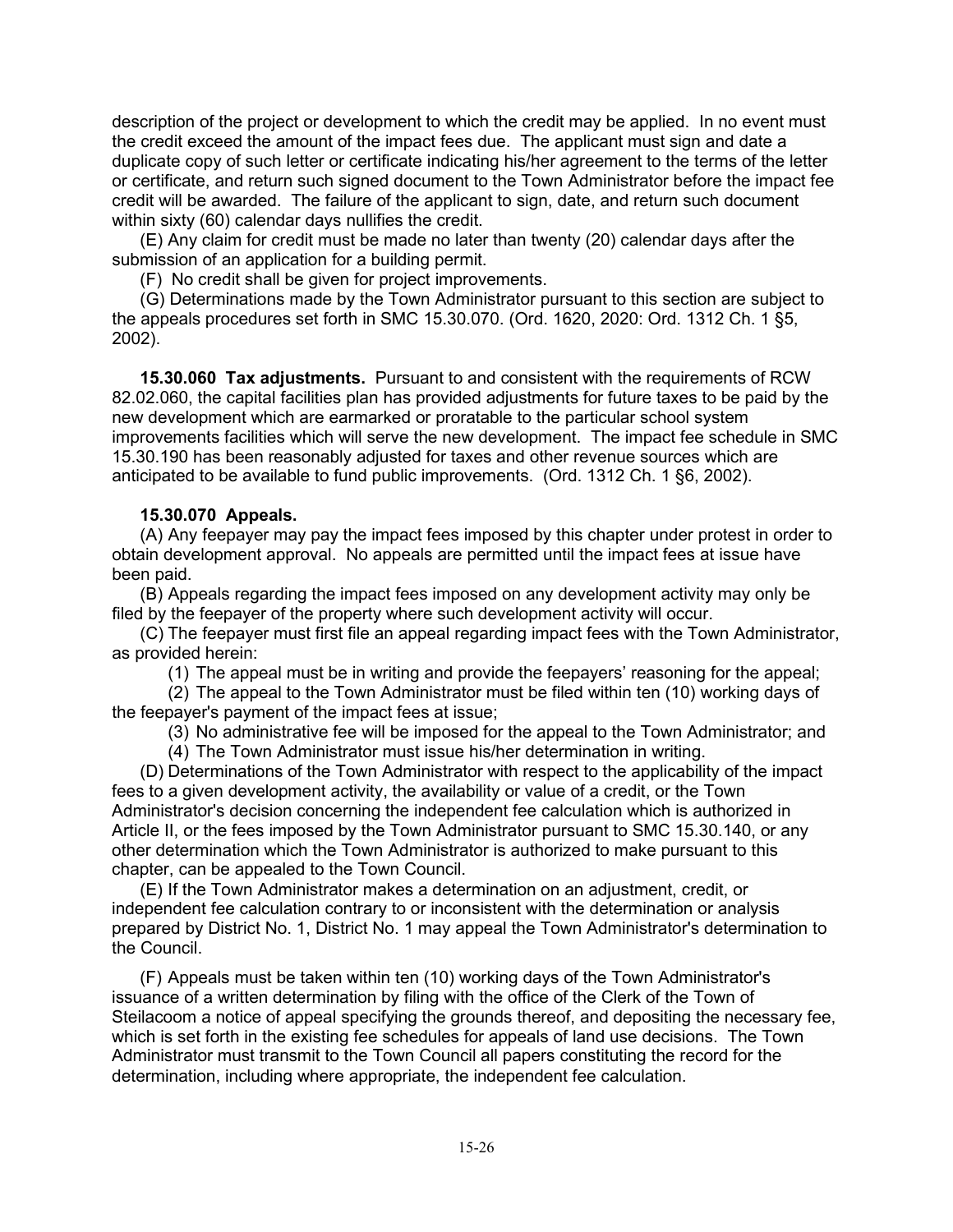(G) The Council must fix a time for the hearing of the appeal, and give notice to the parties in interest. Such hearing must be held in accordance with the following appeal procedures:

(1) The Town Administrator (the "respondent") must present a summary of the findings, conclusions, and decision, as well as the alleged errors forming the basis of the appeal.

(2) The appellant(s) and the respondent(s) to the appeal must have the opportunity to present oral arguments before the Council, provided that, the appellants may reserve a portion of their time for rebuttal. Such oral argument must be confined to the record and to any alleged errors therein or to any allegation of irregularities in procedure before the Town Administrator. The Council may request additional information from any staff member or party, or any factual information from members of the audience at its discretion. Such additional information is part of the record.

(3) If the Council finds that:

(a) The Town Administrator's findings or decision contains substantial error;

(b) The Town Administrator's proceedings were materially affected by irregularities in procedure;

(c) The Town Administrator's decision was unsupported by substantial evidence in view of the entire record as submitted; or

(d) The Town Administrator's decision is in conflict with the Town's adopted plans, policies, and ordinances, it may remand for further hearing before the Town Administrator or may reverse the Town Administrator's decision. In addition, the Council may choose to modify the Town Administrator's decision based on the above criteria. Furthermore, any matter may be continued to a time certain for additional Town staff analysis desired by the Council, before a final determination by the Council.

(4) If the Council determines that there is no basis for the alleged errors set forth in the appeal, it may adopt the findings of the Town Administrator and accept the decision of the Town Administrator.

(H) The Council is authorized to make findings of fact regarding the applicability of the impact fees to a given development activity, the availability or amount of the credit, or the accuracy or applicability of an independent fee calculation. The decision of the Town Administrator is final, except as provided in this section.

(I) The Council may, so long as such action is in conformance with the provisions of this chapter, reverse or affirm, in whole or in part, or may modify the determinations of the Town Administrator with respect to the amount of the impact fees imposed or the credit awarded upon a determination that it is proper to do so based on principles of fairness, and may make such order, requirements, decision or determination as ought to be made, and to that end has the powers which have been granted to the Town Administrator by this chapter.

(J) District No. 1 or any feepayer who believes that the decision of the Council is based on erroneous procedures, errors of law or fact, error in judgment, or has discovered new evidence which could not be reasonably available at the prior hearing, may make a written request for reconsideration by the Council within ten (10) working days of the date the decision is rendered. Such feepayer or district is the "appellant" for the purposes of this section. The request must set forth the specific errors or new information relied upon by such appellant. The feepayer must also deposit the necessary fee, which is set forth in the existing fee schedules for the reconsideration of land use decisions. The Council may, after review of the record, take further action as it deems proper.

(K) The filing of a request for reconsideration stays the appeal period until the Council takes further action.

(L) Upon such written appeal being filed within the time period allotted and upon payment of fees as required, a hearing must be held by the Council.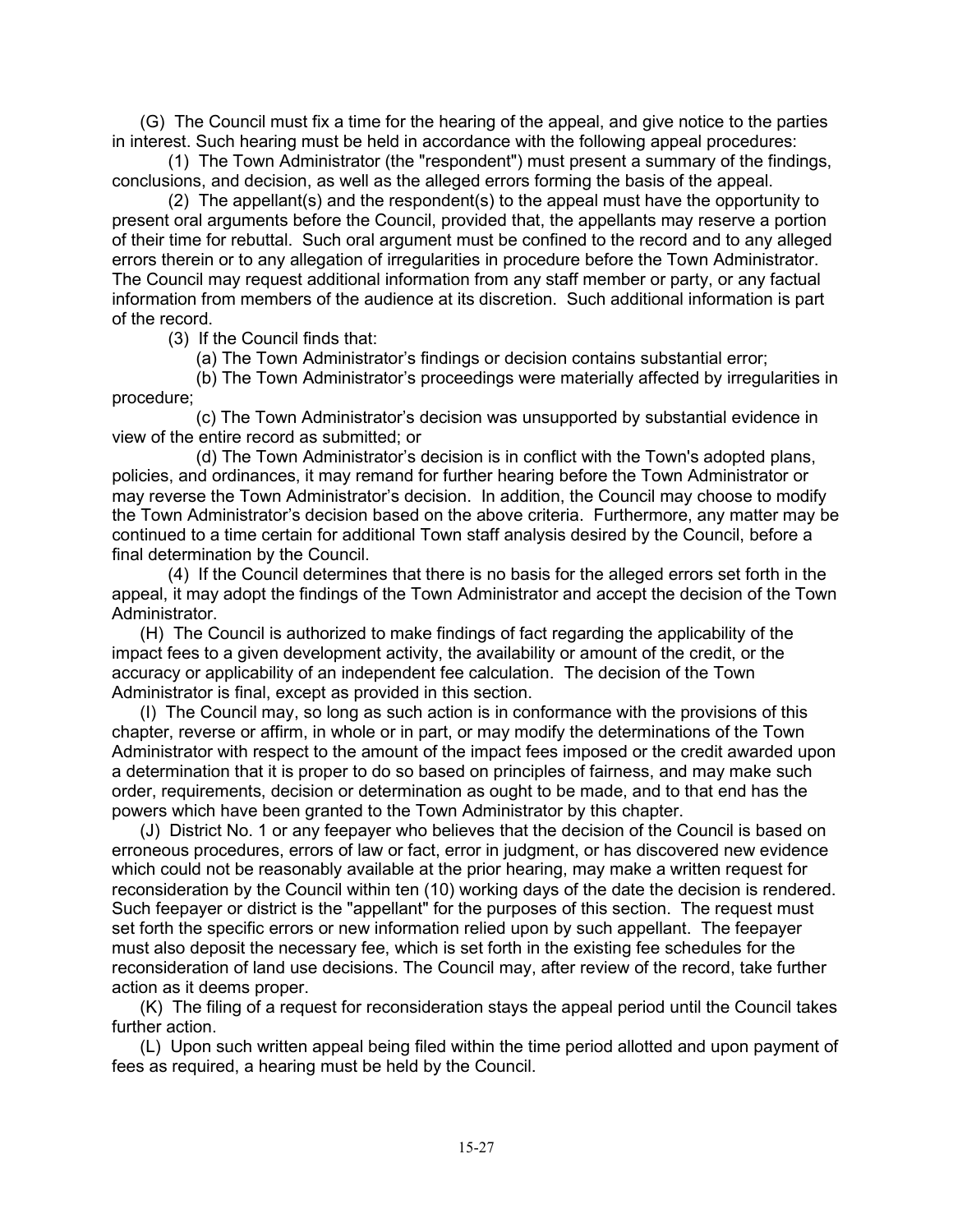(M) This procedure is the only method for appealing alleged errors or irregularities in procedure which may have occurred before the Town Administrator. All objections are deemed waived if no appeal is taken from the action by the Town Administrator.

(N) Any matter requiring action by the Council must be taken by the adoption of a motion by the Council. When taking any such final action, the Council must make and enter findings of fact from the record and conclusions thereof which support its action. The Council may adopt all or portions of the Town Administrator's findings and conclusions.

(O) The action of the Council approving, modifying, or rejecting a decision of the Town Administrator, must be final and conclusive, unless within twenty (20) calendar days from the date of the Council action any feepayer or district applies for a writ of certiorari to the Superior Court of Washington for Pierce County, for the purpose of review of the action taken. (Ord. 1620, 2020: Ord. 1312 Ch. 1 §7, 2002).

### **15.30.080 Authorization for the school interlocal agreement and the establishment of the school impact account.**

(A) The Mayor is authorized to execute, on behalf of the Town, an interlocal agreement for the collection, expenditure, and reporting of school impact fees; provided that, such interlocal agreement comply with the provisions of this section.

(B) As a condition of the interlocal agreement, District No. 1 must establish a school impact account with the office of the Pierce County Treasurer, who serves as the Treasurer for District No. 1. The account must be an interest-bearing account, and the school impact fees received must be prudently invested in a manner consistent with the investment policies of District No. 1.

(C) For administrative convenience while processing the fee payments, school impact fees may be temporarily deposited in an authorized account, with interest earned retained by the Town. As soon as practicable, the Town must transmit the school impact fees collected for District No. 1 to District No. 1. District No. 1 must deposit the fees in the school impact account established by the district.

(D) Funds withdrawn from the school impact account for District No. 1 must be used in accordance with the provisions of SMC 15.30.100. The interest earned must be retained in this account and expended for the purposes for which the school impact fees were collected.

(E) On an annual basis, pursuant to the interlocal agreement, District No. 1 must provide a report to the Council on the school impact account, showing the source and amount of all moneys collected, earned, or received, and the public improvements that were financed in whole or in part by impact fees.

(F) School impact fees shall be expended or encumbered within six (6) years of receipt, unless the Council identifies in written findings extraordinary and compelling reason or reasons for District No. 1 to hold the fees beyond the six-year period. Under such circumstances, the Council must establish the period of time within which the impact fees must be expended or encumbered, after consultation with District No. 1. (Ord. 1620, 2020: Ord. 1312 Ch. 1 §8, 2002).

#### **15.30.090 Refunds.**

(A) If District No. 1 fails to expend or encumber the impact fees within six (6) years of when the fees were paid, or where extraordinary or compelling reasons exist, such other time periods as established pursuant to SMC 15.30.080, the current owner of the property on which impact fees have been paid may receive a refund of such fees. In determining whether impact fees have been expended or encumbered, impact fees are considered expended or encumbered on a first in, first out basis.

(B) District No. 1 must notify potential claimants by first class mail deposited with the United States Postal Service at the last known address of such claimants. A potential claimant or claimant must be the owner of the property.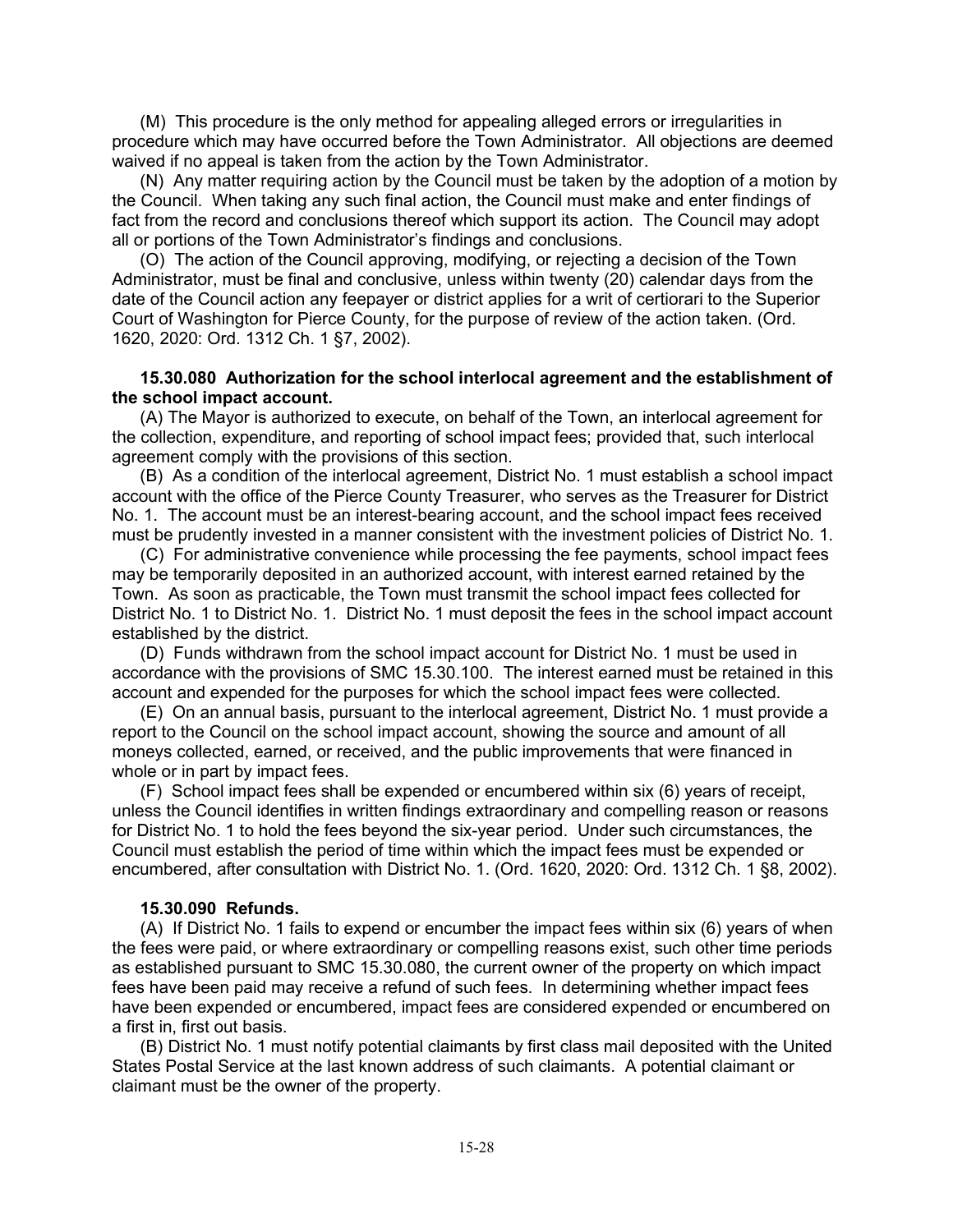(C) Owners seeking a refund of impact fees must submit a written request for a refund of the fees to District No. 1 within one (1) year of the date the right to claim the refund arises or the date that notice is given, whichever is later.

(D) Any impact fees for which no application for a refund has been made within this one-year period will be retained by District No. 1 and expended on the appropriate schools and school facilities.

(E) Refunds of impact fees under this section must include any interest earned on the impact fees by District No. 1.

(F) Should the Town seek to terminate any or all components of the impact fee program, all unexpended or unencumbered funds from any terminated component or components, including interest earned, must be refunded pursuant to this section. Upon the finding that any or all fee requirements are to be terminated, the Town will place notice of such termination and the availability of refunds in a newspaper of general circulation at least two (2) times and will notify all potential claimants by first class mail at the last known address of the claimants. All funds available for refund must be retained for a period of one (1) year. At the end of one (1) year, any remaining funds will be retained by District No. 1, but must be expended for the appropriate schools and school facilities. This notice requirement does not apply if there are no unexpended or unencumbered balances within the account or accounts being terminated.

(G) District No. 1 must also refund to the current owner of property for which impact fees have been paid, all impact fees paid, including interest earned on the impact fees, if the development activity for which the impact fees were imposed did not occur; provided that, if District No. 1 has expended or encumbered the impact fees in good faith prior to the application for a refund, District No. 1 can decline to provide the refund. If within a period of three (3) years, the same or subsequent owner of the property proceeds with the same or substantially similar development activity, the owner can petition District No. 1 for an offset. The petitioner must provide receipts of impact fees previously paid for a development of the same or substantially similar nature on the same property or some portion thereof. District No. 1 must determine whether to grant an offset. District No. 1 must forward its determination to the Town Administrator, and the Town Administrator may adopt the determination of District No. 1 and may grant or decline to grant an offset, or the Town Administrator may make an alternative determination and set forth the rationale for the alternative determination. Determinations of the Town Administrator must be in writing and are subject to the appeals procedures set forth in SMC 15.30.070. (Ord. 1620, 2020: Ord. 1312 Ch. 1 §9, 2002).

#### **15.30.100 Use of funds.**

(A) Pursuant to this chapter, impact fees:

(1) must be used for public improvements that will reasonably benefit the new development; and

(2) must not be imposed to make up for deficiencies in District No. 1 schools and school facilities serving existing developments; and

(3) must not be used for maintenance or operation.

(B) Impact fees may be spent for District No. 1 improvements, including, but not limited to, school planning, land acquisition, site improvements, necessary off-site improvements, construction, engineering, architectural, permitting, financing, and administrative expenses, applicable impact fees or mitigation costs, portables, capital equipment pertaining to educational facilities, and any other expenses which can be capitalized.

(C) Impact fees may also be used to recoup District No. 1 school improvement costs previously incurred by the district to the extent that new growth and development will be served by the previously constructed improvements or incurred costs.

(D) In the event that bonds or similar debt instruments are or have been issued for the advanced provision of District No. 1 school improvements for which impact fees may be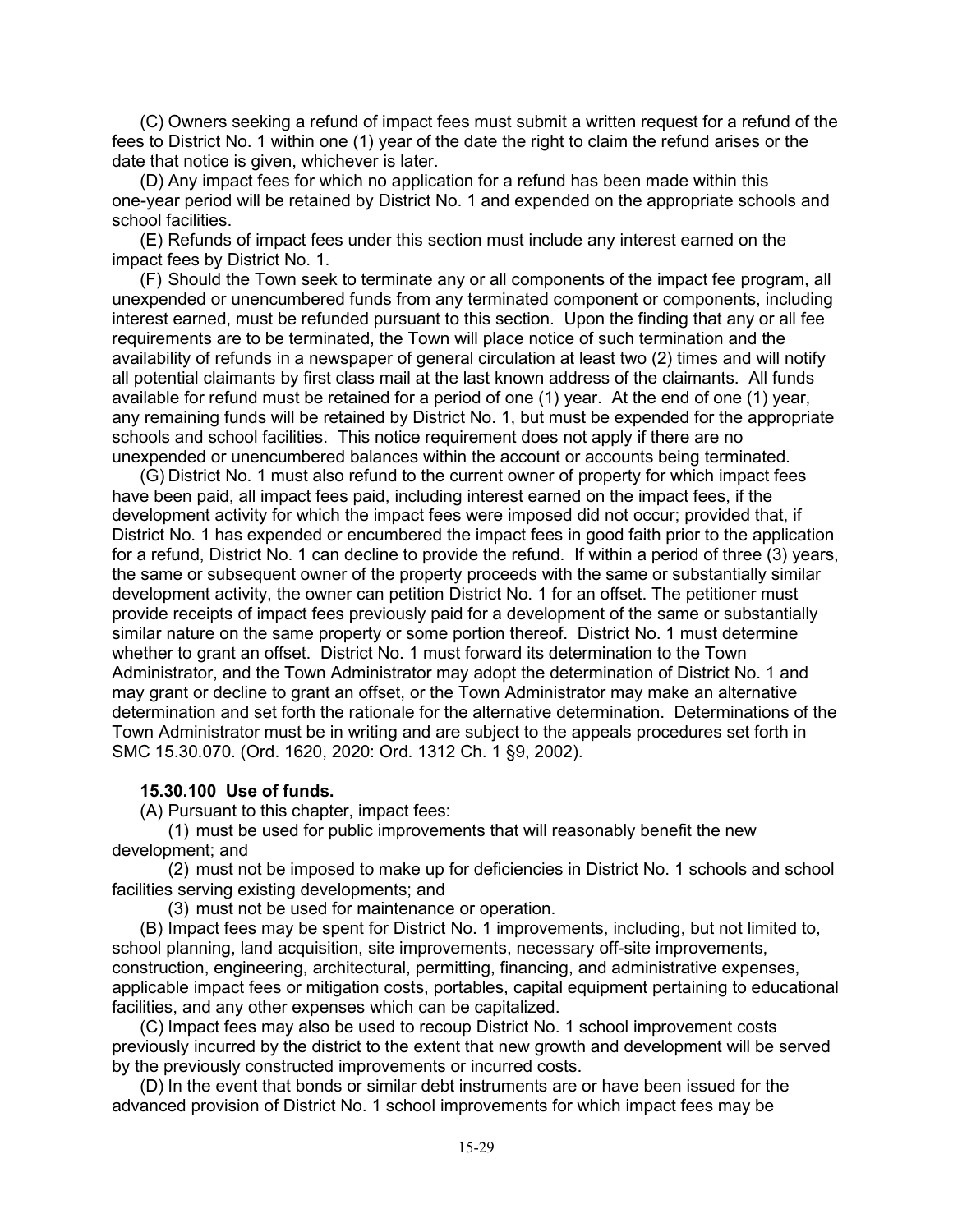expended, impact fees may be used to pay debt service on such bonds or similar debt instruments to the extent that the facilities or improvements provided are consistent with the requirements of this section and are used to serve the new development. (Ord. 1620: 2020, Ord. 1312 Ch. 1 §10, 2002).

**15.30.110 Review.** The fee schedules set forth in SMC 15.30.190 may be reviewed by the Council as it may deem necessary and appropriate in conjunction with the annual update of the capital facilities plan element of the Town's Comprehensive Plan. (Ord. 1620, 2020: Ord. 1312 Ch. 1 §11, 2002).

## **Article II. Impact Fees**.

**15.30.120 School impact fees**. The school impact fee set forth in SMC 15.30.190, are generated from the formula for calculating impact fees set forth in the district's capital facilities plan. Except as otherwise provided in SMC 15.30.140 and in SMC 15.30.030, 15.30.040, or 15.30.050, all residences within new residential developments in the Town will be charged the school impact fee in SMC 15.30.190. The feepayer must pay the school impact fee based on the schedule for the school district in which the development is located. (Ord. 1620, 2020: Ord. 1312 Ch. 2 §1, 2002).

**15.30.130 Schedule adjustments.** The adjustments in SMC 15.30.190 reflect the legislative determination that while the full impact fees per dwelling unit accurately characterize the cost of the schools and school facilities required for each new development, as documented in the Schools Study, the Council has, as a matter of policy and at the request of District No. 1, decided to provide discretionary adjustments. The Council is authorized to reduce or to increase the adjustments as part of its annual review of the fee schedule, or at any other time, by adopting an amendatory ordinance. No additional technical study is required for reductions to or increases in the amount of the adjustments. (Ord. 1312 Ch. 2 §2, 2002).

#### **15.30.140 Independent fee calculations**.

(A) If District No. 1 believes in good faith that none of the fee categories or fee amounts set forth in SMC 15.30.190 accurately describe or capture the impacts of a new development on schools and school facilities, District No. 1 may conduct independent fee calculations and submit such calculations to the Town Administrator. The Town Administrator may impose alternative fees on a specific development based on the calculations of District No. 1, or may impose alternative fees based on the calculations of the Town. The alternative fees and the calculations must be set forth in writing and be mailed to the feepayer.

(B) If a feepayer opts not to have the impact fees determined according to SMC 15.30.190, then the feepayer must prepare and submit to District No. 1 an independent fee calculation for the development activity for which a building permit is sought. The documentation submitted must show the basis upon which the independent fee calculation was made. District No. 1 will review the independent fee calculation and provide an analysis to the Town Administrator concerning whether the independent fee calculation should be accepted, rejected, or accepted in part. The Town Administrator may adopt, reject, or adopt in part the independent fee calculation based on the analysis prepared by District No. 1, or may impose alternative fees based on the calculations of the agency, the feepayer's independent fee calculation, the specific characteristics of the development, and/or principles of fairness. The fees or alternative fees and the calculations must be set forth in writing and be mailed to the feepayer, and with respect to school impact fees, to District No. 1.

(C) Any feepayer submitting an independent fee calculation will be required to pay the Town of Steilacoom a fee to cover the cost of reviewing the independent fee calculation. The deposit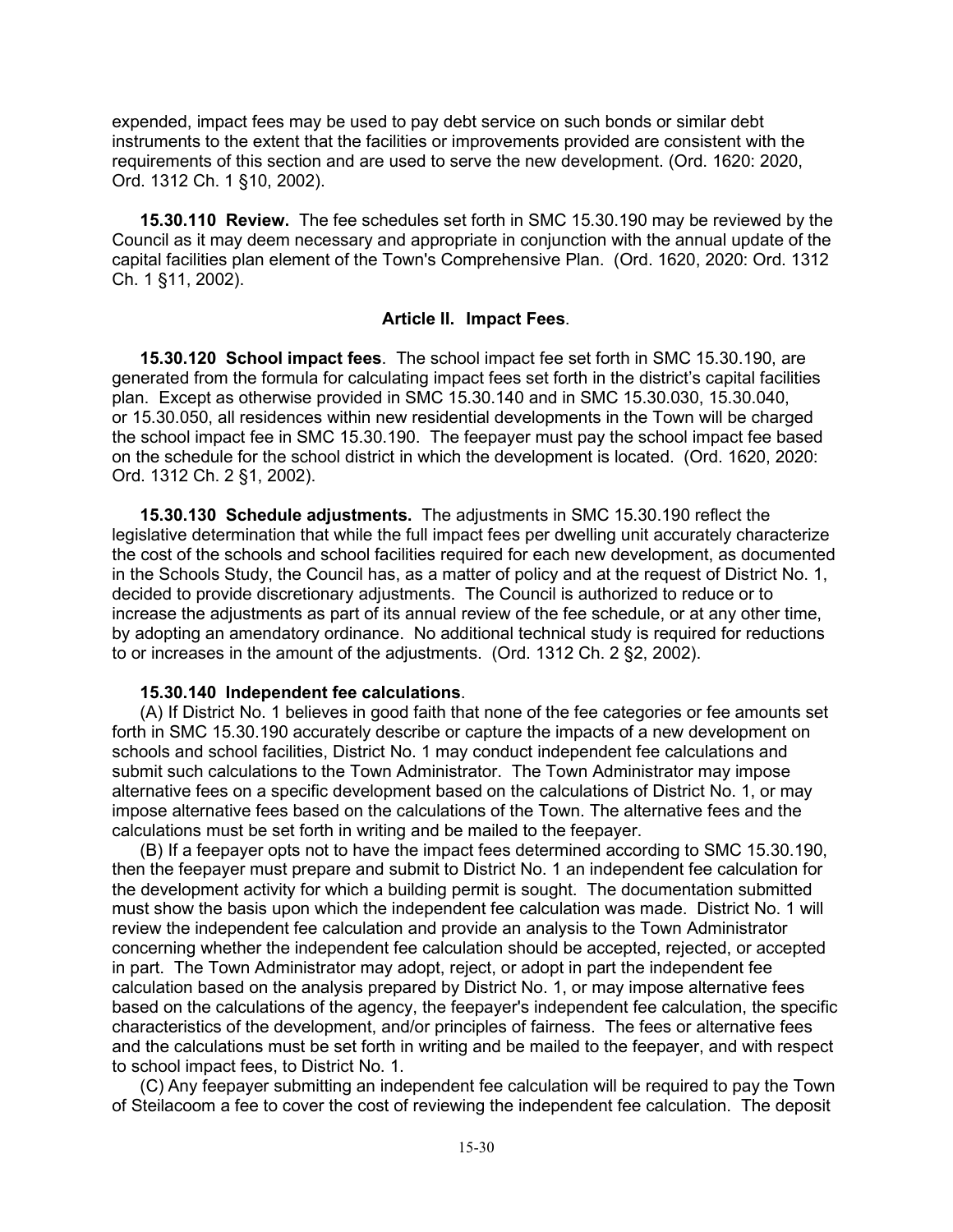required by the Town for conducting the review of the independent fee calculation is one thousand dollars (\$1,000.00), unless otherwise established by the Town Administrator, and must be paid by the feepayer prior to initiation of review.

(D) While there is a presumption that the calculations set forth in the Capital Facilities Plan are valid, the Town Administrator must consider the documentation submitted by the feepayer and the analysis prepared by District No. 1, but is not required to accept such documentation or analysis which the Town Administrator reasonably deems to be inaccurate or not reliable, and may, in the alternative, require the feepayer or District No. 1 to submit additional or different documentation for consideration. The Town Administrator is authorized to adjust the impact fees on a case-by-case basis based on the independent fee calculation, the specific characteristics of the development, and/or principles of fairness. The fees or alternative fees and the calculations must be set forth in writing and be mailed to the feepayer and to District No. 1.

(E) Determinations made by the Town Administrator pursuant to this section may be appealed to the office of the Town Administrator subject to the procedures set forth in SMC 15.30.070. (Ord. 1620, 2020: Ord. 1338 §22, 2003: Ord. 1312 Ch. 2 §3, 2002).

## **Article III. Miscellaneous Provisions.**

**15.30.150 Existing authority unimpaired.** Nothing in this chapter precludes the Town from requiring the feepayer or the proponent of a development activity to mitigate adverse environmental impacts of a specific development pursuant to the State Environmental Policy Act, Chapter 43.21C RCW, based on the environmental documents accompanying the underlying development approval process, and/or Chapter 58.17 RCW, governing plats and subdivisions; provided, that, the exercise of this authority is consistent with the provisions of Chapter 43.21C RCW and Chapter 82.02 RCW. (Ord. 1620, 2020: Ord. 1312 Ch. 3 §1, 2002).

**15.30.160 Table of contents and captions.** The table of contents is for convenience only and forms no part of this chapter. The chapter and section captions used in this chapter are for convenience only and do not control or affect the meaning or construction of any of the provisions of this chapter. (Ord. 1620, 2020: Ord. 1312 Ch. 3 §2, 2002).

**15.30.170 Severability**. If any portion of this chapter is found to be invalid or unenforceable for any reason, such finding will not affect the validity or enforceability of any other section of this chapter. (Ord. 1620, 2020: Ord. 1312 Ch 3 §3, 2002).

**15.30.180 Short title**. This chapter may be cited as "The Town of Steilacoom School Impact Fee Ordinance." (Ord. 1620, 2020: Ord. 1312 Ch. 3 §4, 2002).

# **Article IV: Schedule A**

**15.30.190 School impact fee.** (Applies to residential development only)

| Single Family – other (duplex, condominium, townhome) per unit\$1,000.00 |
|--------------------------------------------------------------------------|
|                                                                          |
|                                                                          |
|                                                                          |

**Section 2. Severability**.